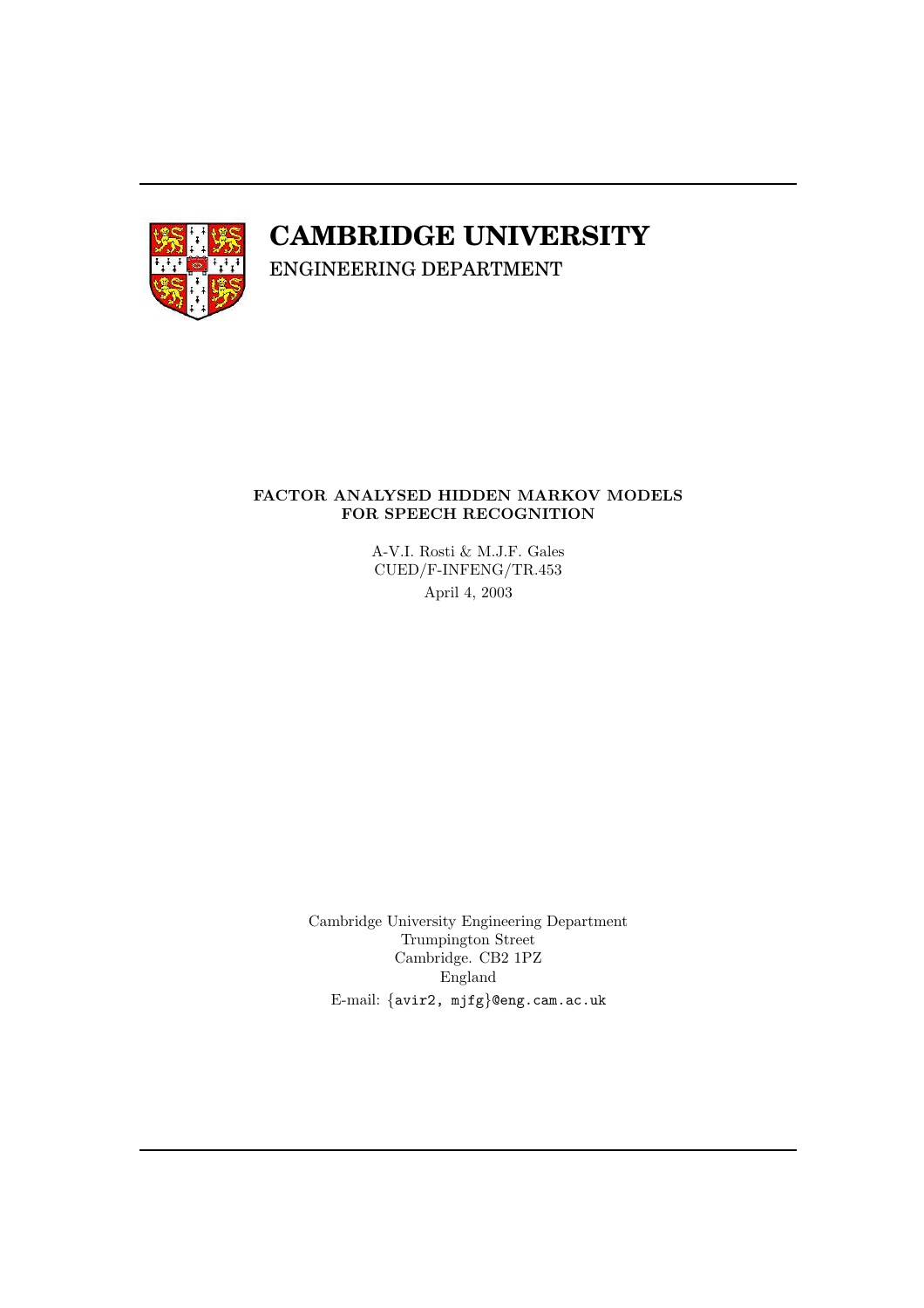#### Abstract

Recently various techniques to improve the correlation model of feature vector elements in speech recognition systems have been proposed. Such techniques include semi-tied covariance HMMs and systems based on factor analysis. All these schemes have been shown to improve the speech recognition performance without dramatically increasing the number of model parameters compared to standard diagonal covariance Gaussian mixture HMMs. This paper introduces a general form of acoustic model, the factor analysed HMM. A variety of configurations of this model and parameter sharing schemes, some of which correspond to standard systems are examined. An EM algorithm for the parameter optimisation is presented along with a number of methods to increase the efficiency of training. The performance of FAH-MMs on medium to large vocabulary continuous speech recognition tasks is investigated. The experiments show that without elaborate complexity control an equivalent or better performance compared to a standard diagonal covariance Gaussian mixture HMM system can be achieved with considerably fewer parameters.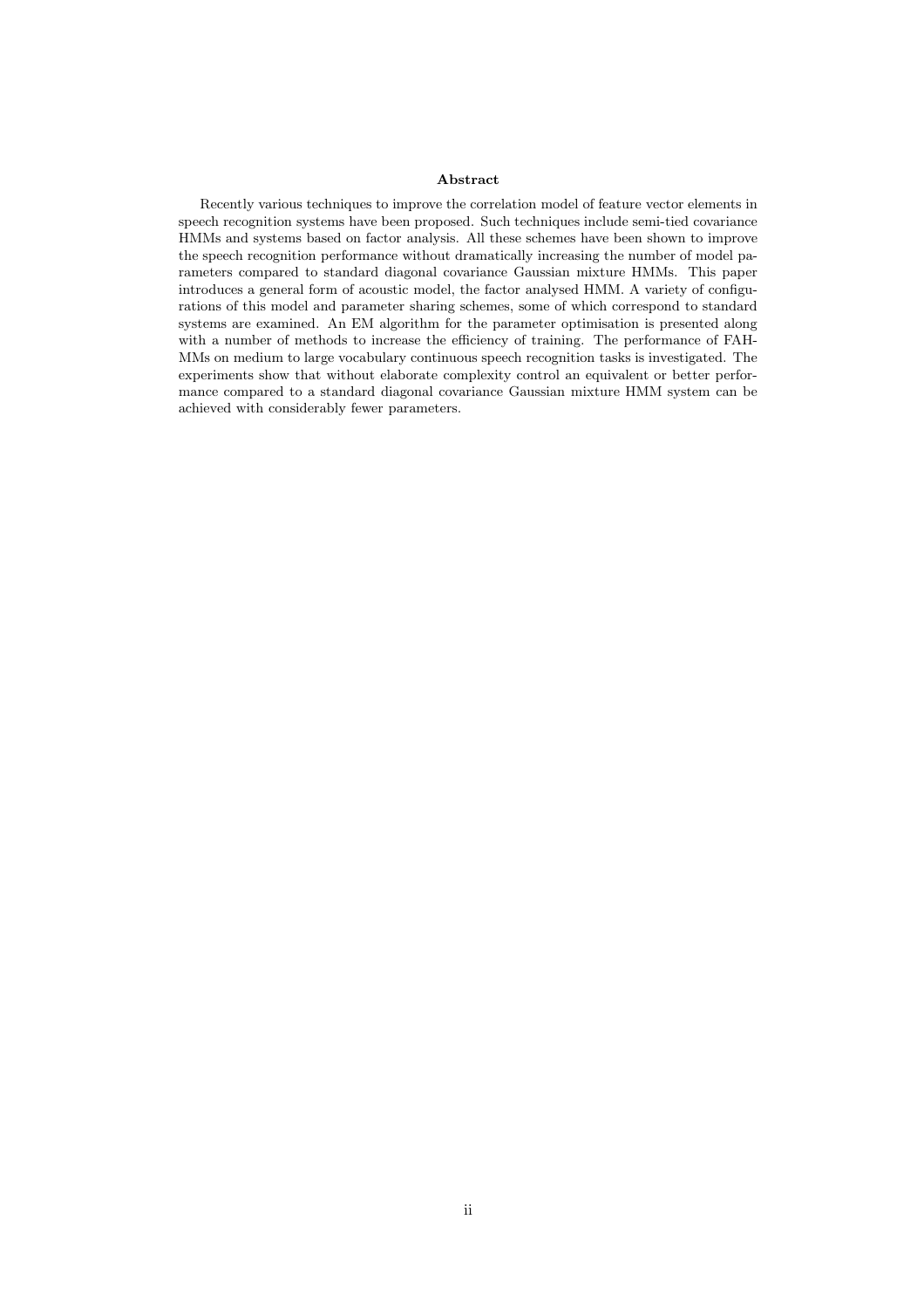# 1 Introduction

Hidden Markov models (HMMs) with continuous observation densities have been widely used for speech recognition tasks. The observation densities associated with each state of the HMMs should be sufficiently general to capture the variations among individual speakers and acoustic environments. At the same time, the number of parameters describing the densities should be as low as possible to enable fast and robust parameter estimation when using a limited amount of training data. Gaussian mixture models (GMMs) are the most commonly used form of state distribution model. They are able to approximate non-Gaussian densities, including densities with multiple modes. One of the issues when using GMMs is the form of covariance matrix for each component. Using full covariance components increases the number of parameters dramatically which can result in poor parameter estimates. Hence, components with diagonal covariance matrices are commonly used in HMMs for speech recognition. Diagonal covariance GMMs can model correlations between the feature vector elements. However, it would be beneficial to have uncorrelated feature vectors for each component when diagonal covariance matrices are used.

A number of schemes to tackle this intra-frame correlation problem have been proposed. One approach to decorrelate the feature vectors is to transform each set of vectors assigned to a particular component so that the diagonal covariance matrix assumption becomes valid. This system would, however, have the same complexity as full covariance GMMs. Alternatively, a single global decorrelation transform could be used [4]. Unfortunately, it is hard to find a single transform that decorrelates speech feature vectors for all states in an HMM system. Semi-tied covariance matrices (STCs) [4] can be viewed as a halfway solution. A class of states with diagonal covariance matrices can be transformed into full covariance matrices via a class specific linear transform. Systems employing STC generally yield better performance than standard diagonal covariance HMMs, or single global transforms, without dramatically increasing the number of model parameters.

Subspace models are an alternative approach to transform schemes for spatial correlation modelling. Heteroscedastic linear discriminant analysis (HLDA) [5, 12] models the feature vectors via a linear projection matrix applied to some lower dimensional vectors superimposed with noise spanning the uninformative, "nuisance" dimensions. There is a close relationship between STC and HLDA. The parameter estimation is similar and both can be viewed as feature space transform schemes. Alternatives to systems based on LDA-like projections are schemes based on factor analysis [18, 8]. These model the covariance matrix via a linear probabilistic process applied to a simpler lower dimensional representation called factors. The factors can be viewed as state vectors and the factor analysis as a generative observation process. Each component of a standard HMM system can be replaced with a factor analysed covariance model [18]. This dramatically increases the number of model parameters due to an individual loading matrix attached to each component. The loading matrix and the underlying factors can be shared among several components as in shared factor analysis (SFA). This system is closely related to the factor analysis invariant to linear transformations of data [8] without the global linear transformation. SFA also assumes the factors being distributed according to a standard normal distribution. Alternatively the standard factor analysis can be extended by modelling the factors with GMMs as in independent factor analysis (IFA) [1]. IFA also assumes independence between the individual factors which corresponds to a multiple stream system, each stream consisting of one dimension (factor).

This paper introduces an extension to the standard factor analysis which is applicable to HMMs. The model is called factor analysed HMM (FAHMM). FAHMMs belong to a broad class of generalised linear Gaussian models [16] which extends the set of standard linear Gaussian models [17]. Generalised linear Gaussian models are state space models with linear state evolution and observation processes, and Gaussian mixture distributed noise processes. The underlying HMM generates piecewise constant state vector trajectories that are mapped into the observation space via linear probabilistic observation processes. FAHMM combines the observation process from SFA with the standard diagonal covariance Gaussian mixture HMM acting as a state evolution process. Alternatively, it can be viewed as a dynamic version of IFA with Gaussian mixture model as the observation noise. Due to the factor analysis based observation process, FAHMMs should model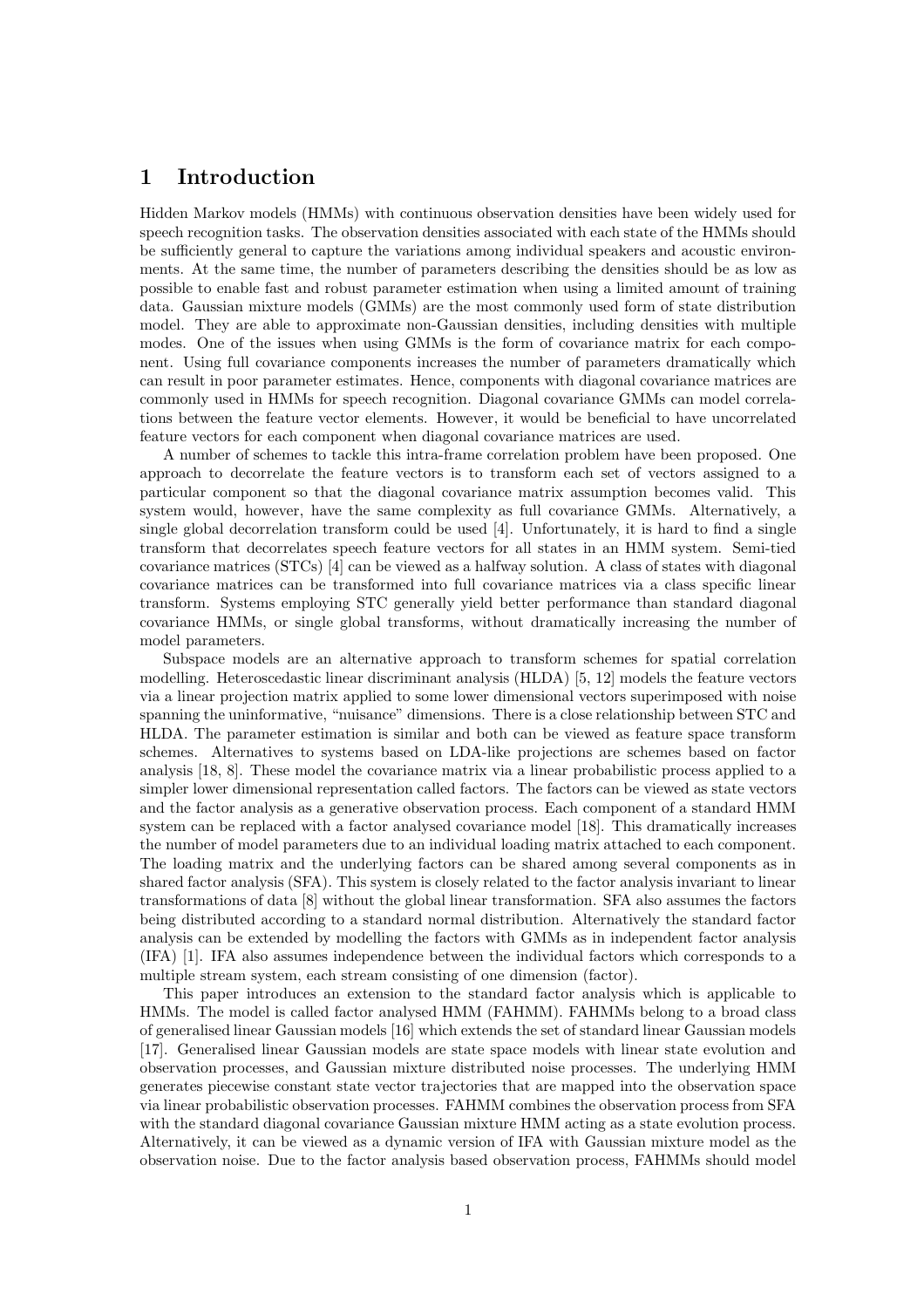the intra-frame correlation better than diagonal covariance matrix HMMs, yet be more compact than full covariance matrix HMMs. In addition, FAHMMs allow a variety of configurations and subspaces to be explored.

The second section of this paper describes the theory behind FAHMMs including efficient likelihood calculation and the parameter estimation. Implementation issues arising from increased number of model parameters and resource constraints are discussed in the following section. An efficient two level training scheme is described as well. A number of experiments with different configurations in medium to large vocabulary speech recognition tasks are presented in Section 4. Conclusions and future work are also provided.

#### 1.1 Notation

In this paper, bold capital letters are used to denote matrices, e.g. A, bold letters refer to vectors, e.g.  $a$ , and plain letters represent scalars, e.g.  $c$ . All vectors are column vectors unless otherwise stated. Prime is used to denote the transpose of a matrix or a vector, e.g.  $A', a'$ . The determinant of a matrix is denoted by  $|A|$ . Gaussian distributed vectors, e.g. x with mean vector,  $\mu$ , and covariance matrix, Σ, are denoted by  $x \sim \mathcal{N}(\mu, \Sigma)$ . The likelihood of a vector z being generated by the above Gaussian; i.e., the Gaussian evaluated at the point  $\boldsymbol{z}$ , is represented as  $p(z) = \mathcal{N}(z; \mu, \Sigma)$ . Vectors distributed according to a Gaussian mixture model are denoted by  $x \sim \sum_m c_m \mathcal{N}(\mu_m, \Sigma_m)$ . The lower case letter p is used to represent a continuous distribution, whereas a capital letter  $P$  is used to denote a probability mass function of a discrete variable. The probability that a discrete random variable,  $\omega$ , equals m is denoted by  $P(\omega = m)$ .

# 2 Factor Analysed Hidden Markov Models

First, the theory behind factor analysis is revisited and a generalisation to factor analysis to employ Gaussian mixture distributions is presented. The factor analysed HMM is introduced in a generative model framework. Efficient likelihood calculation and parameter optimisation for FAHMMs are then presented. The section is concluded by relating several configurations of FAHMMs to standard systems.

#### 2.1 Factor Analysis

Factor analysis is a statistical method for modelling the covariance structure of high dimensional data using a small number of latent (hidden) variables. It is often used to model the data instead of Gaussian distribution with full covariance matrix. Factor analysis can be described by the following generative model

$$
x \sim \mathcal{N}(0, I) \tag{1}
$$

$$
o = Cx + v, \quad v \sim \mathcal{N}(\mu^{(o)}, \Sigma^{(o)})
$$
 (2)

where x is a collection of k factors (k-dimensional state vector) and  $\boldsymbol{o}$  is a p-dimensional observation vector. The covariance structure is captured by the factor loading matrix (observation matrix), C, which represents the linear transform relationship between the state vector and the observation vector. The mean of the observations is determined by the error (observation noise) modelled as a single Gaussian with mean vector  $\mu^{(o)}$  and diagonal covariance matrix  $\Sigma^{(o)}$ . The observation process in Equation 2 can be expressed as a conditional distribution,  $p(\boldsymbol{o}|\boldsymbol{x}) = \mathcal{N}(\boldsymbol{o}; \boldsymbol{C}\boldsymbol{x} + \boldsymbol{\mu}^{(o)}, \boldsymbol{\Sigma}^{(o)})$ . Also, the observation distribution is a Gaussian with mean vector  $\mu^{(o)}$  and covariance matrix  $\boldsymbol{C}\boldsymbol{C}' + \boldsymbol{\Sigma}^{(o)}.$ 

The number of model parameters in a factor analysis model is  $pk + 2p$ . It should be noted that any non-zero state space mean vector,  $\mu^{(x)}$ , can be absorbed by the observation mean vector by adding  $C\mu^{(x)}$  into  $\mu^{(o)}$ . Furthermore, any non-identity state space covariance matrix,  $\Sigma^{(x)}$ , can be transformed into an identity matrix using eigen decomposition,  $\Sigma^{(x)} = Q \Lambda Q'$ . Q consists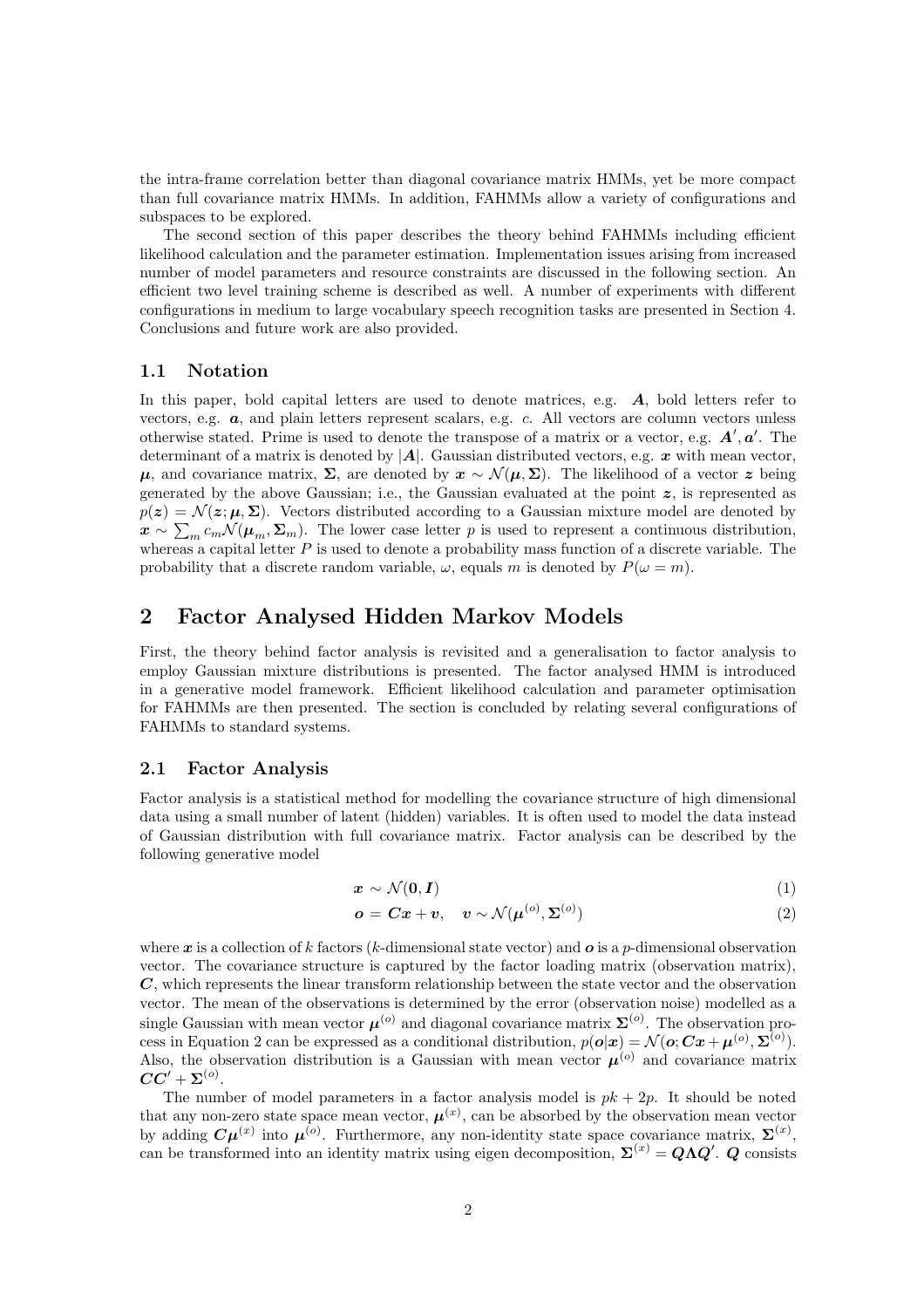of the eigenvectors of  $\Sigma^{(x)}$  and  $\Lambda$  is a diagonal matrix with the eigenvalues of  $\Sigma^{(x)}$  on the main diagonal. The eigen decomposition always exists and is real valued since the covariance matrix is symmetric positive semi-definite. The transformation can be subsumed into the observation matrix by multiplying C from the right by  $Q\Lambda^{1/2}$ . It is also essential that the observation noise covariance matrix be diagonal. Otherwise, the sample statistics of the data can be set as the observation noise and leave the loading matrix to zero. A reduction in the number of model parameters compared to a full covariance model can be achieved by choosing the state space dimensionality according to  $k < (p-1)/2$ .

Factor analysis has been extended to employ Gaussian mixture distributions for the factors in IFA [1] and the observation noise in SFA [8]. As in the standard factor analysis above, there is a degeneracy present in these systems. The covariance matrix of one state space component can be subsumed into the loading matrix and one state space noise mean vector can be absorbed by the observation noise mean. Therefore, the factors in SFA can be assumed to obey standard normal distribution. The effective number of free parameters in a factor analysis model with Gaussian mixture noise models is given by  $2(M^{(x)}-1)k + kp + 2M^{(o)}p$  where  $M^{(x)}$  and  $M^{(o)}$  represent the number of mixture components in state and observation space respectively.

## 2.2 Generative Model of Factor Analysed HMM

Factor analysed hidden Markov model is a dynamic state space generalisation of a multiple component factor analysis system. The k-dimensional state vectors,  $x_t$ , are generated by a standard diagonal covariance Gaussian mixture HMM. The p-dimensional observation vectors,  $\boldsymbol{o}_t$ , are generated by a multiple noise component factor analysis observation process. A generative model for FAHMM can be described by the following two equations

$$
\boldsymbol{x}_t \sim \mathcal{M}^{hmm}, \qquad \mathcal{M}^{hmm} = \{a_{ij}, c_{jn}^{(x)}, \boldsymbol{\mu}_{jn}^{(x)}, \boldsymbol{\Sigma}_{jn}^{(x)}\}
$$
(3)

$$
\boldsymbol{o}_t = \boldsymbol{C}_t \boldsymbol{x}_t + \boldsymbol{v}_t, \qquad \boldsymbol{v}_t \sim \sum_m c_{jm}^{(o)} \mathcal{N}(\boldsymbol{\mu}_{jm}^{(o)}, \boldsymbol{\Sigma}_{jm}^{(o)})
$$
(4)

where the observation matrices,  $C_t$ , may be dependent on the HMM state or tied over multiple states. The HMM state transition probabilities from state i to state j are represented by  $a_{ij}$ and the state and observation space mixture distributions are described by the mixture weights  ${c}_{jn}^{(x)}, c_{jm}^{(o)}\},$  mean vectors  $\{\boldsymbol{\mu}_{jn}^{(x)}, \boldsymbol{\mu}_{jm}^{(o)}\}$  and diagonal covariance matrices  ${\{\boldsymbol{\Sigma}_{jn}^{(x)}, \boldsymbol{\Sigma}_{jm}^{(o)}\}}$ .



Figure 1: Bayesian network representing a factor analysed hidden Markov model.

Dynamic Bayesian networks (DBN) [6] are often presented in conjunction with generative models to illustrate the conditional independence assumptions made in a statistical model. A DBN describing a FAHMM is shown in Figure 1. The square nodes represent discrete random variables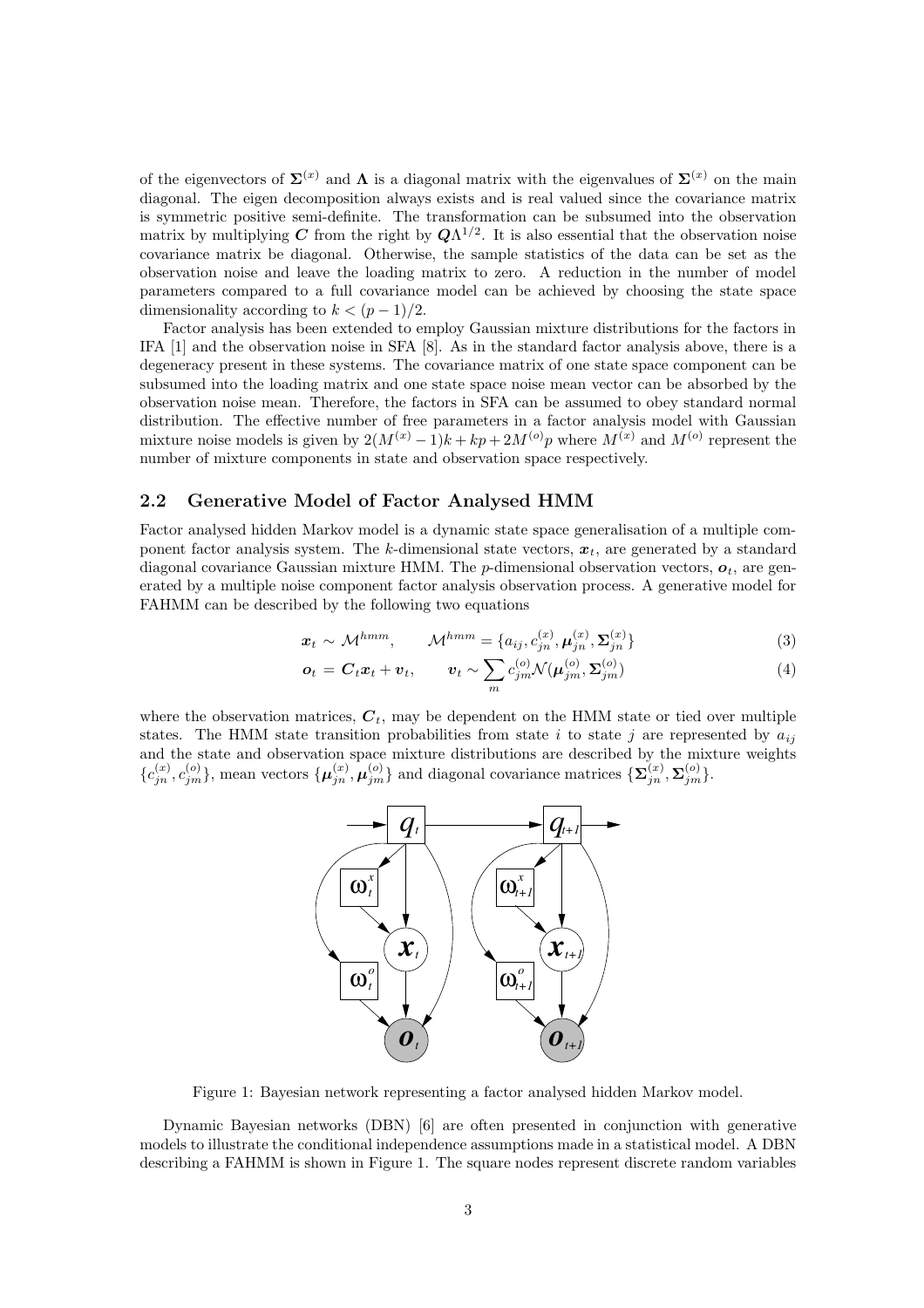such as the HMM state  ${q_t}$ , and state and observation space mixture component indicators  $\{\omega_t^x, \omega_t^o\}$ . Continuous random variables such as the state vectors,  $x_t$ , are represented by round nodes. Shaded nodes depict observable variables,  $o_t$ , leaving all the other FAHMM variables hidden. A conditional independence assumption is made between variables that are not connected by directed arcs. The state conditional independence assumption between the output distributions of a standard HMM is also used in a FAHMM.

## 2.3 FAHMM Likelihood Calculation

An important aspect of any generative model is the complexity of the likelihood calculations. The generative model in Equations 3 and 4 can be represented by the following two Gaussian distributions

$$
p(\boldsymbol{x}_t|q_t=j,\omega_t^x=n)=\mathcal{N}(\boldsymbol{x}_t;\boldsymbol{\mu}_{jn}^{(x)},\boldsymbol{\Sigma}_{jn}^{(x)})
$$
\n(5)

$$
p(\boldsymbol{o}_t|\boldsymbol{x}_t, q_t = j, \omega_t^o = m) = \mathcal{N}(\boldsymbol{o}_t; \boldsymbol{C}_j \boldsymbol{x}_t + \boldsymbol{\mu}_{jm}^{(o)}, \boldsymbol{\Sigma}_{jm}^{(o)})
$$
(6)

The distribution of an observation  $o_t$  given the state  $q_t = j$ , state space component  $\omega_t^x = n$  and observation noise component  $\omega_t^o = m$  can be obtained by integrating the state vector  $\boldsymbol{x}_t$  out of the product of the above Gaussians. The resulting distribution is also a Gaussian and can be written as

$$
b_{jmn}(\boldsymbol{o}_t) = p(\boldsymbol{o}_t | q_t = j, \omega_t^o = m, \omega_t^x = n) = \mathcal{N}(\boldsymbol{o}_t; \boldsymbol{\mu}_{jmn}, \boldsymbol{\Sigma}_{jmn})
$$
(7)

where

$$
\mu_{jmn} = C_j \mu_{jn}^{(x)} + \mu_{jm}^{(o)}
$$
\n(8)

$$
\Sigma_{jmn} = C_j \Sigma_{jn}^{(x)} C_j' + \Sigma_{jm}^{(o)}
$$
\n(9)

The state distribution of a FAHMM state j can be viewed as an  $M^{(o)}M^{(x)}$  component full covariance matrix GMM with mean vectors given by Equation 8 and covariance matrices given by Equation 9.

The likelihood calculation requires inverting  $M^{(o)}M^{(x)}$  full p by p covariance matrices in Equation 9. If the amount of memory is not an issue, the inverses and the corresponding determinants can be computed prior to starting off with the training and recognition. However, this can rapidly become impractical for large system. A more memory efficient implementation requires the computation of the inverses and determinants on the fly. These can be efficiently obtained using the following equality for matrix inverses [11]

$$
(C_j \Sigma_{jn}^{(x)} C'_j + \Sigma_{jm}^{(o)})^{-1} = \Sigma_{jm}^{(o)-1} - \Sigma_{jm}^{(o)-1} C_j (C'_j \Sigma_{jm}^{(o)-1} C_j + \Sigma_{jn}^{(x)-1})^{-1} C'_j \Sigma_{jm}^{(o)-1}
$$
(10)

where the inverses of the covariance matrices  $\Sigma_{jm}^{(o)}$  and  $\Sigma_{jn}^{(x)}$  are trivial to compute since they are diagonal. The full matrices,  $C'_j \Sigma_{jm}^{(o)-1} C_j + \Sigma_{jn}^{(x)-1}$ , to be inverted are only k by k matrices. This is dramatically faster than inverting full p by p matrices if  $k \ll p$ . The determinants needed in the likelihood calculations can be obtained using the following equality [11]

$$
|\mathbf{C}_{j}\mathbf{\Sigma}_{jn}^{(x)}\mathbf{C}'_{j} + \mathbf{\Sigma}_{jm}^{(o)}| = |\mathbf{\Sigma}_{jm}^{(o)}||\mathbf{\Sigma}_{jn}^{(x)}||\mathbf{C}'_{j}\mathbf{\Sigma}_{jm}^{(o)-1}\mathbf{C}_{j} + \mathbf{\Sigma}_{jn}^{(x)-1}|
$$
\n(11)

where again the determinants of the diagonal covariance matrices are trivial to compute and often the determinant of the  $k$  by  $k$  matrix is obtained as a by-product of its inverse; e.g., when using Cholesky decomposition. In a large system, a compromise has to made between precomputing of the inverse matrices and computing them on the fly. For example, caching of the inverses can be employed because some components are likely to be computed more often than others when pruning is used.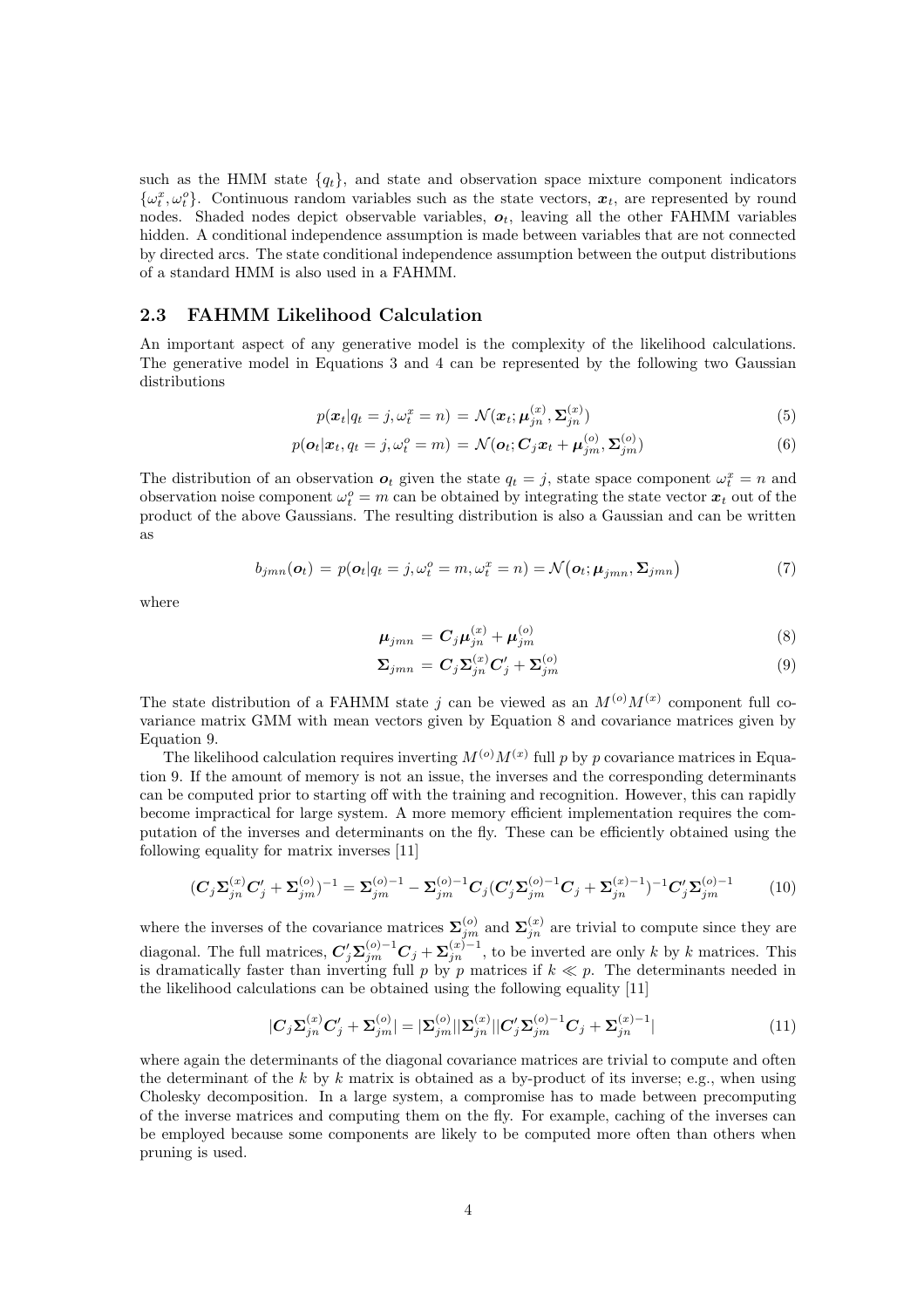The Viterbi algorithm [19] can be used to produce the most likely state sequence the same way as with standard HMMs. The likelihood of an observation  $o_t$  given only the state  $q_t = j$  can be obtained by marginalising the likelihood in Equation 7 as follows

$$
b_j(\mathbf{o}_t) = p(\mathbf{o}_t | q_t = j) = \sum_{m=1}^{M^{(o)}} c_{jm}^{(o)} \sum_{n=1}^{M^{(x)}} c_{jn}^{(x)} b_{jmn}(\mathbf{o}_t)
$$
(12)

Any Viterbi algorithm based decoder such as token passing algorithm [20] can be easily modified to support FAHMMs this way. The modifications to forward-backward algorithm are discussed in the training section below.

#### 2.4 Optimising FAHMM Parameters

A maximum likelihood (ML) criterion is used to optimise the FAHMM parameters. It is also possible to find discriminative training scheme such as minimum classification error [18] but for this initial work only ML training is considered. In common with standard HMM training the expectation maximisation (EM) algorithm is used. The auxiliary function for FAHMMs can be written as

$$
Q(\mathcal{M},\hat{\mathcal{M}}) = \sum_{\{Q_T\}} \int P(Q|\mathbf{O},\mathcal{M}) p(\mathbf{X}|\mathbf{O},Q,\mathcal{M}) \log p(\mathbf{O},\mathbf{X},Q|\hat{\mathcal{M}}) d\{\mathbf{X}_T\}
$$
(13)

where  ${Q_T}$  and  ${X_T}$  represent all the possible discrete state and continuous state sequences of length T respectively.  $\mathbf{O} = \mathbf{o}_1, \ldots, \mathbf{o}_T$  is a sequence of observation vectors and  $\mathbf{X} = \mathbf{x}_1, \ldots, \mathbf{x}_T$  is a sequence of state vectors. M represents the set of current model parameters.

The sufficient statistics of the first term,  $P(Q|O,\mathcal{M})$ , in the auxiliary function in Equation 13 can be obtained using the standard forward-backward algorithm with likelihoods given by Equation 12. For the state transition probability optimisation, two sets of sufficient statistics are needed, the posterior probabilities of being in state j at time t,  $\gamma_i(t) = P(q_t = j | \mathbf{O}, \mathcal{M})$ , and being in state i at time  $t - 1$  and in state j at time t,  $\xi_{ij}(t) = P(q_{t-1} = i, q_t = j | \mathbf{O}, \mathcal{M})$ . For the distribution parameter optimisation the component posteriors,  $\gamma_{jmn}(t) = P(q_t = j, \omega_t^o = m, \omega_t^x = n | \mathbf{O}, \mathcal{M}),$ have to be estimated. These can be obtained within the forward-backward algorithm as follows

$$
\gamma_{jmn}(t) = \frac{1}{p(\mathbf{O})} c_{jm}^{(o)} c_{jn}^{(x)} b_{jmn}(\mathbf{o}_t) \sum_{i=1}^{N_s} a_{ij} \alpha_i (t-1) \beta_j(t) \tag{14}
$$

where  $N_s$  is the number of HMM states in the model,  $\alpha_i(t-1)$  is the standard forward variable representing the joint likelihood of being in state  $i$  at time  $t-1$  and the partial observation sequence up to  $t-1$ ,  $p(q_{t-1} = i, o_1, \ldots, o_{t-1})$ , and  $\beta_i(t)$  is the standard backward variable corresponding to the posterior of the partial observation sequence from time  $t + 1$  to T given being in state j at time t,  $p(\mathbf{o}_{t+1}, \dots, \mathbf{o}_T | q_t = j)$ .

The second term,  $p(X|O, Q, M)$ , in the auxiliary function in Equation 13 is the state vector distribution given the observation sequence and the discrete state sequence. Only the first and second-order statistics are required since the distributions are conditionally Gaussian given the state and the mixture components. As derived in [16] the sufficient statistics can be written as

$$
\hat{\boldsymbol{x}}_{jmn}(t) = \boldsymbol{\mu}_{jn}^{(x)} + \boldsymbol{K}_{jmn} \big( \boldsymbol{o}_t - \boldsymbol{C}_j \boldsymbol{\mu}_{jn}^{(x)} - \boldsymbol{\mu}_{jm}^{(o)} \big)
$$
(15)

$$
\hat{\boldsymbol{R}}_{jmn}(t) = \boldsymbol{\Sigma}_{jn}^{(x)} - \boldsymbol{K}_{jmn} \boldsymbol{C}_j \boldsymbol{\Sigma}_{jn}^{(x)} + \hat{\boldsymbol{x}}_{jmn}(t) \hat{\boldsymbol{x}}'_{jmn}(t)
$$
(16)

where  $\mathbf{K}_{jmn} = \sum_{jn}^{(x)} C'_j \big( C_j \Sigma_{jn}^{(x)} C'_j + \Sigma_{jm}^{(o)} \big)^{-1}$ . It should be noted that the matrix inverted in the equation for  $K_{jmn}$  is exactly the same as the inverse covariance matrix in Equation 10 and the same efficient algorithms presented in Section 2.3 apply.

Given the two sets of sufficient statistics above the model parameters can be optimised by solving a standard maximisation problem. The parameter update formulae for the underlying HMM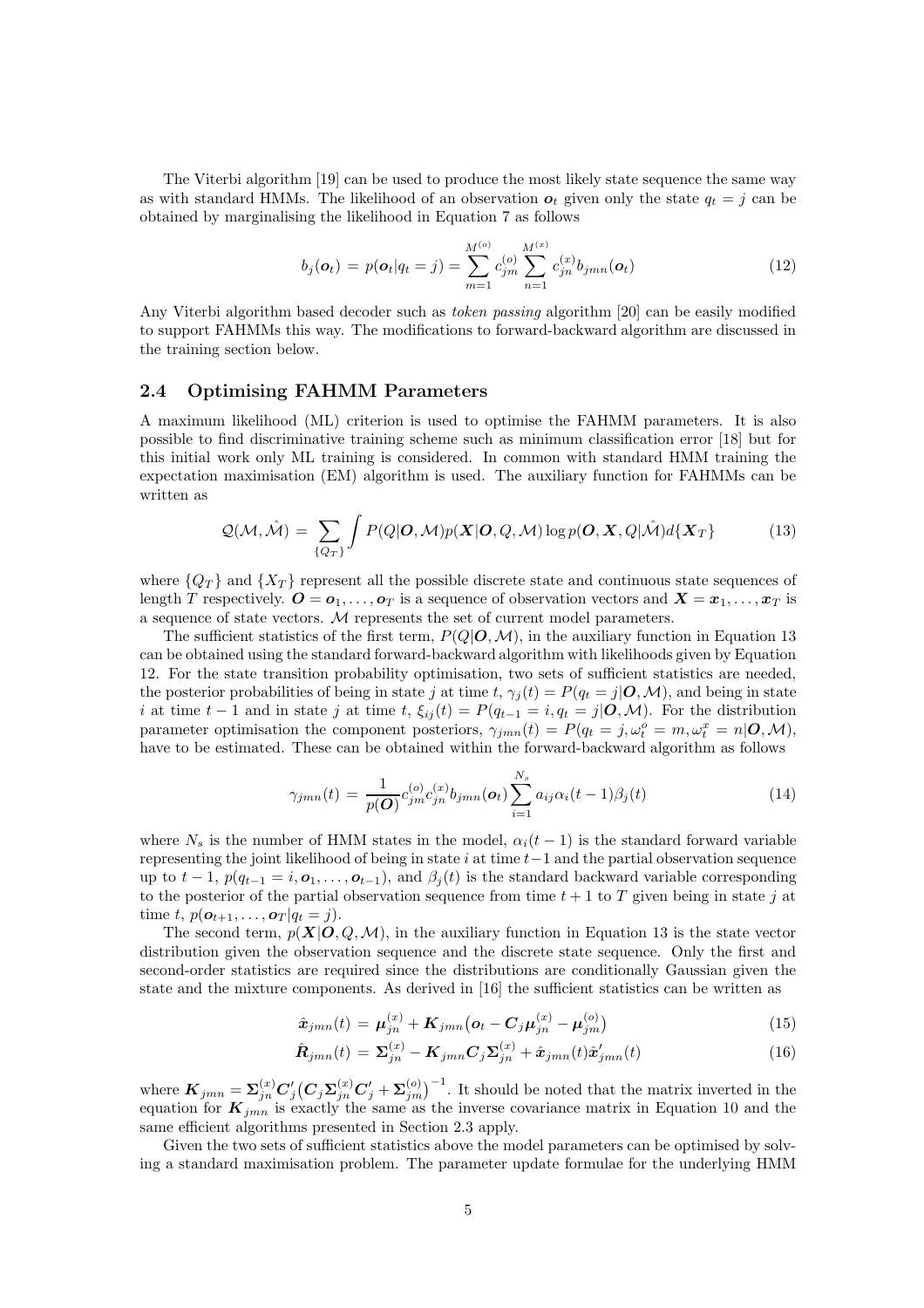parameters in FAHMM are very similar to standard HMM except the above state vector distribution statistics replace the observation sample moments. The state parameter update formulae can be written as

$$
\hat{a}_{ij} = \frac{\sum_{t=2}^{T} \xi_{ij}(t)}{\sum_{t=2}^{T} \gamma_i(t-1)}
$$
(17)

$$
\hat{c}_{jn}^{x} = \frac{\sum_{t=1}^{T} \sum_{m=1}^{M^{(o)}} \gamma_{jmn}(t)}{\sum_{t=1}^{T} \gamma_j(t)}
$$
\n(18)

$$
\hat{\boldsymbol{\mu}}_{jn}^{(x)} = \frac{\sum_{t=1}^{T} \sum_{m=1}^{M^{(o)}} \gamma_{jmn}(t)\hat{\boldsymbol{x}}_{jmn}(t)}{\sum_{t=1}^{T} \sum_{m=1}^{M^{(o)}} \gamma_{jmn}(t)}
$$
(19)

$$
\hat{\Sigma}_{jn}^{(x)} = \text{diag}\left(\frac{\sum_{t=1}^{T} \sum_{m=1}^{M^{(o)}} \gamma_{jmn}(t) \hat{\mathbf{R}}_{jmn}(t)}{\sum_{t=1}^{T} \sum_{m=1}^{M^{(o)}} \gamma_{jmn}(t)} - \hat{\boldsymbol{\mu}}_{jn}^{(x)} \hat{\boldsymbol{\mu}}_{jn}^{(x)}\right)
$$
(20)

where  $\text{diag}(\cdot)$  sets all the off-diagonal elements of the matrix argument to zeros. The crossproducts of the new state space mean vectors and the first-order accumulates have been simplified in Equation 20. This can only be done if the mean vectors are updated during the same iteration, and the covariance matrices and the mean vectors are tied on the same level.

The new observation matrix,  $\hat{\mathbf{C}}_j$ , has to be optimised row by row as in SFA [8]. The scheme adopted in this paper follows closely the maximum likelihood linear regression (MLLR) transform matrix optimisation [3]. The *l*th row vector  $\hat{\mathbf{c}}_{jl}$  of the new observation matrix can be written as

$$
\hat{\mathbf{c}}_{jl} = \mathbf{k}'_{jl} \mathbf{G}_{jl}^{-1} \tag{21}
$$

where the k by k matrices  $G_{jl}$  and the k dimensional column vectors  $k_{jl}$  are defined as follows

$$
G_{jl} = \sum_{m=1}^{M^{(o)}} \frac{1}{\sigma_{jml}^{(o)2}} \sum_{t=1}^{T} \sum_{n=1}^{M^{(x)}} \gamma_{jmn}(t) \hat{R}_{jmn}(t)
$$
(22)

$$
\boldsymbol{k}_{jl} = \sum_{m=1}^{M^{(o)}} \frac{1}{\sigma_{jml}^{(o)2}} \sum_{t=1}^{T} \sum_{n=1}^{M^{(x)}} \gamma_{jmn}(t) \big( o_{tl} - \mu_{jml}^{(o)} \big) \hat{\boldsymbol{x}}_{jmn}(t) \tag{23}
$$

where  $\sigma_{jml}^{(o)2}$  is the *l*th diagonal element of the observation covariance matrix  $\Sigma_{jm}^{(o)}$ ,  $o_{tl}$  and  $\mu_{jml}^{(o)}$  are the lth elements of the current observation and the observation noise mean vectors, respectively.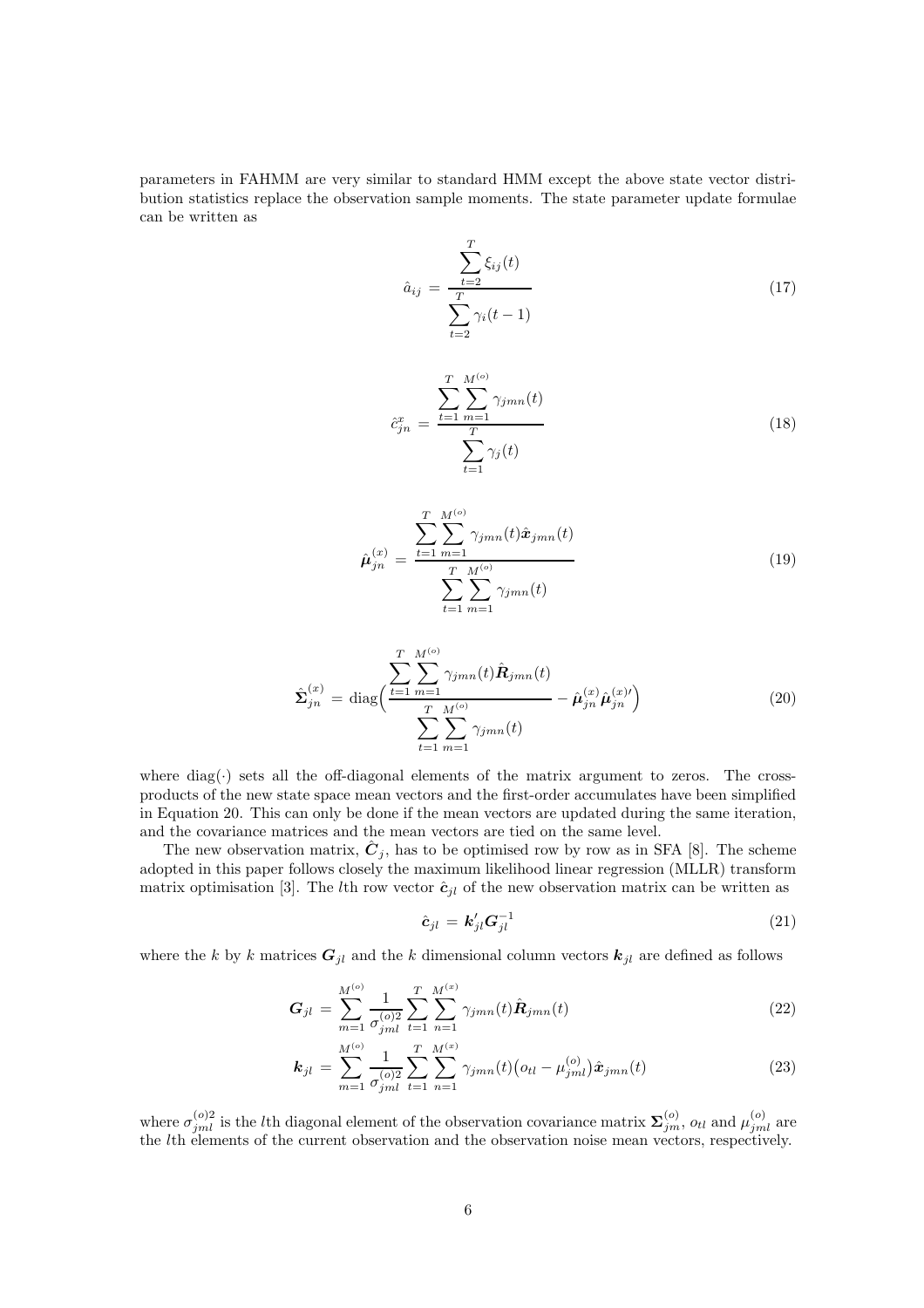Table 1: Standard systems related to FAHMMs.

| system           | relation to FAHMMs    |
|------------------|-----------------------|
| HMM              | $M^{(x)} = 0$         |
| <b>SFA</b>       | $M^{(x)}=1$           |
| dynamic IFA      | $M^{(o)} = 1$         |
| <b>STC</b>       | $k = p$ and $v_t = 0$ |
| Covariance EMLLT | $k > p$ and $v_t = 0$ |

Given the new observation matrix, the observation noise parameters can be optimised using the following formulae

$$
\hat{c}_{jm}^{(o)} = \frac{\sum_{t=1}^{T} \sum_{n=1}^{M^{(x)}} \gamma_{jmn}(t)}{\sum_{t=1}^{T} \gamma_j(t)}
$$
\n(24)

$$
\hat{\boldsymbol{\mu}}_{jm}^{(o)} = \frac{\sum_{t=1}^{T} \sum_{n=1}^{M^{(x)}} \gamma_{jmn}(t) (\boldsymbol{o}_t - \hat{\boldsymbol{C}}_j \hat{\boldsymbol{x}}_{jmn}(t))}{\sum_{t=1}^{T} \sum_{n=1}^{M^{(x)}} \gamma_{jmn}(t)}
$$
(25)

$$
\hat{\Sigma}_{jm}^{(o)} = \frac{1}{\sum_{t=1}^{T} \sum_{n=1}^{M^{(x)}} \gamma_{jmn}(t)} \sum_{t=1}^{T} \sum_{n=1}^{M^{(x)}} \gamma_{jmn}(t) \text{diag}\left(\boldsymbol{o}_t \boldsymbol{o}_t' - \left[\hat{\boldsymbol{C}}_j \hat{\boldsymbol{\mu}}_{jm}^{(o)}\right] \left[\boldsymbol{o}_t \hat{\boldsymbol{x}}_{jmn}'(t) \boldsymbol{o}_t\right]'\right)
$$

$$
- \left[\boldsymbol{o}_t \hat{\boldsymbol{x}}_{jmn}'(t) \boldsymbol{o}_t\right] \left[\hat{\boldsymbol{C}}_j \hat{\boldsymbol{\mu}}_{jm}^{(o)}\right]' + \left[\hat{\boldsymbol{C}}_j \hat{\boldsymbol{\mu}}_{jm}^{(o)}\right] \left[\hat{\boldsymbol{R}}_{jmn}'(t) \hat{\boldsymbol{x}}_{jmn}'(t) \right] \left[\hat{\boldsymbol{C}}_j \hat{\boldsymbol{\mu}}_{jm}^{(o)}\right]'\right) (26)
$$

Detailed derivation of the parameter optimisation can be found in [16].

A direct implementation of the training algorithm is inefficient due to the heavy matrix computations required to obtain the state vector statistics. An efficient two level implementation of the training algorithm is presented in Section 3.4. Obviously, there is no need to compute the off-diagonal elements of the new covariance matrices in Equations 20 and 26.

#### 2.5 Standard Systems Related to FAHMMs

A number of standard systems can easily be related to FAHMMs. Since the FAHMM training algorithm described above is based on EM algorithm, it is only applicable if there is observation noise. Some of the related systems have the observation noise set to zero which means that different optimisation methods have to be used. The related systems are presented in Table 1 and their properties are further discussed below.

• By setting the number of state space mixture components to zero,  $M^{(x)} = 0$ , FAHMM reduces to a standard diagonal covariance Gaussian mixture HMM. The observation noise acts as the state conditional output distribution and the observation matrix is made redundant because no state vectors will be generated.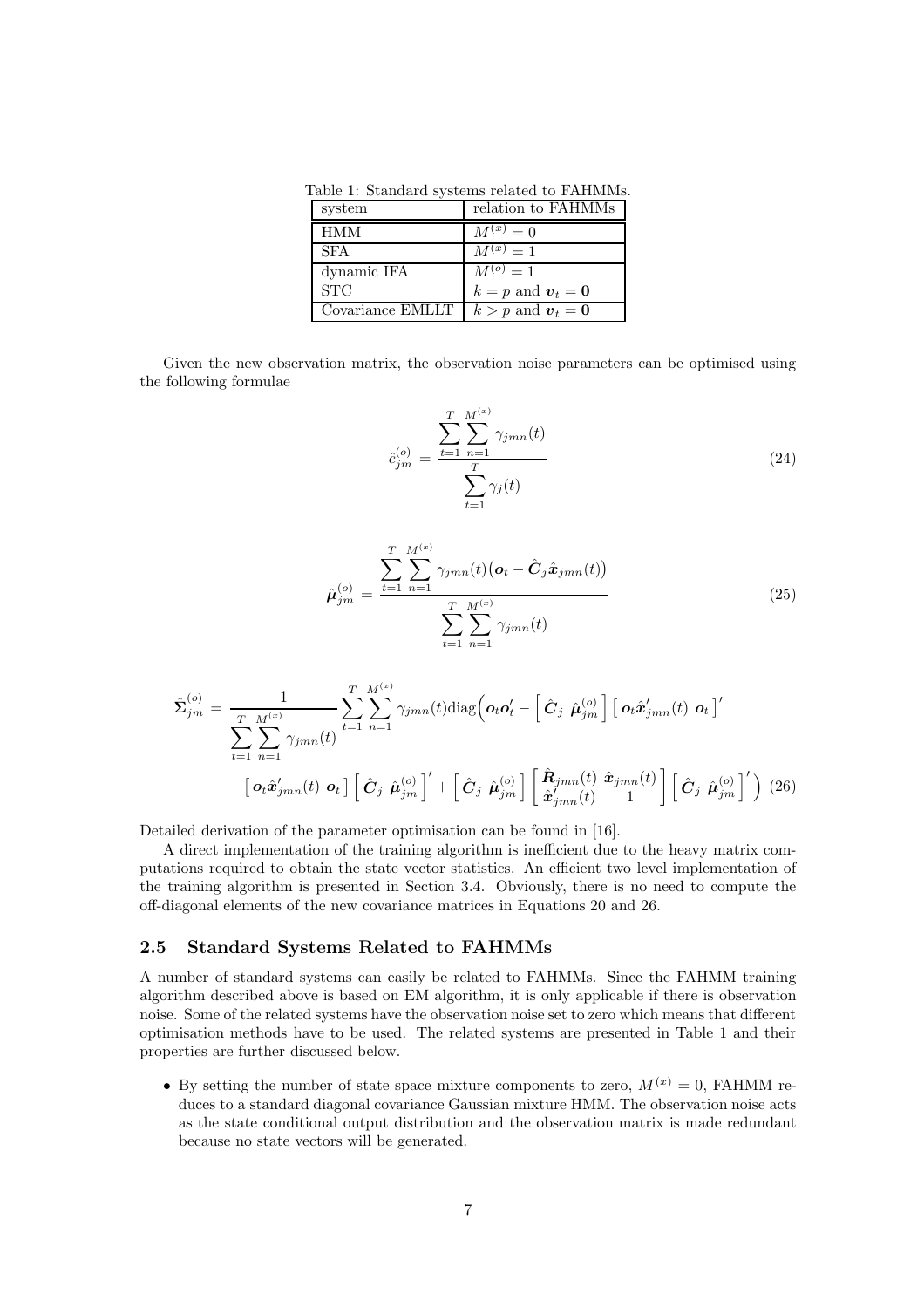- By setting the number of state space mixture components to one,  $M^{(x)} = 1$ , FAHMM corresponds to SFA [8]. Even though the state space distribution parameters are modelled explicitly, there are effectively an equal number of free parameters in this FAHMM and SFA which assumes the state distribution with zero mean and identity covariance.
- By setting the number of observation space distribution components to one,  $M^{(o)} = 1$ , FAHMM corresponds to a dynamic version of IFA [1]. The only difference to the standard IFA is the independent state vector element (factor) assumption which would require a multiple stream (factorial) HMM [7] with one dimensional streams in the state space. Effectively multiple streams can model a larger number of distributions but the independence assumption is relaxed in this FAHMM assuming uncorrelated factors instead of independent.
- By setting the observation noise to zero,  $v_t = 0$ , and setting the state space dimensionality equal to the observation space dimensionality,  $k = p$ , FAHMM reduces to a semi-tied covariance matrix HMM. The only difference to the original STC model in [4] is that the mean vectors are also transformed in FAHMM.
- By setting the observation noise to zero,  $v_t = 0$ , and setting the state space dimensionality greater than the observation space dimensionality,  $k > p$ , FAHMM becomes a covariance version of extended maximum likelihood linear transformation (EMLLT) [15] scheme. FAHMM is based on a generative model which requires every state space covariance matrix being a valid covariance matrix; i.e. positive semi-definite. EMLLT is an inverse covariance model where the parameter matrix,  $\Lambda_i$ , corresponding to the FAHMM state vector variances, may also have non-positive values as long as the effective covariance matrices will be positive semi-definite.

# 3 Implementation Issues

When factor analysed HMMs are applied for large vocabulary continuous speech recognition (LVCSR) there are a number of efficiency issues that must be addressed. As EM training is being used, an appropriate initialisation scheme is essential. Furthermore, in common with standard LVCSR systems, parameter tying may be used extensively. In addition, there is a large amount of matrix operations that need to be computed. Issues with numerical accuracy have to be considered. Finally, as there are two sets of hidden variables in FAHMMs, an efficient two level training scheme is presented.

#### 3.1 Initialisation

One major issue with maximum likelihood training is that there are a number of local maxima. An appropriate initialisation scheme may improve the chances of finding a good solution. A sensible starting point is to use a standard HMM. A single Gaussian HMM can be converted to an equivalent FAHMM as follows

$$
\mu_j^{(x)} = \mu_{j[1:k]} \tag{27}
$$

$$
\Sigma_j^{(x)} = \frac{1}{2} \Sigma_{j[1:k]} \tag{28}
$$

$$
C_j = I \tag{29}
$$

$$
\mu_j^{(o)} = \begin{bmatrix} 0 \\ \mu_{j[k+1:p]} \end{bmatrix}
$$
\n(30)

$$
\Sigma_j^{(o)} = \begin{bmatrix} \frac{1}{2} \Sigma_{j[1:k]} & 0\\ 0 & \Sigma_{j[k+1:p]} \end{bmatrix}
$$
\n(31)

where  $\mu_{j[1:k]}$  represent the first k elements of the mean vector and  $\Sigma_{j[1:k]}$  is the upper left k by k submatrix of the covariance matrix associated with state  $j$  of the initial HMM.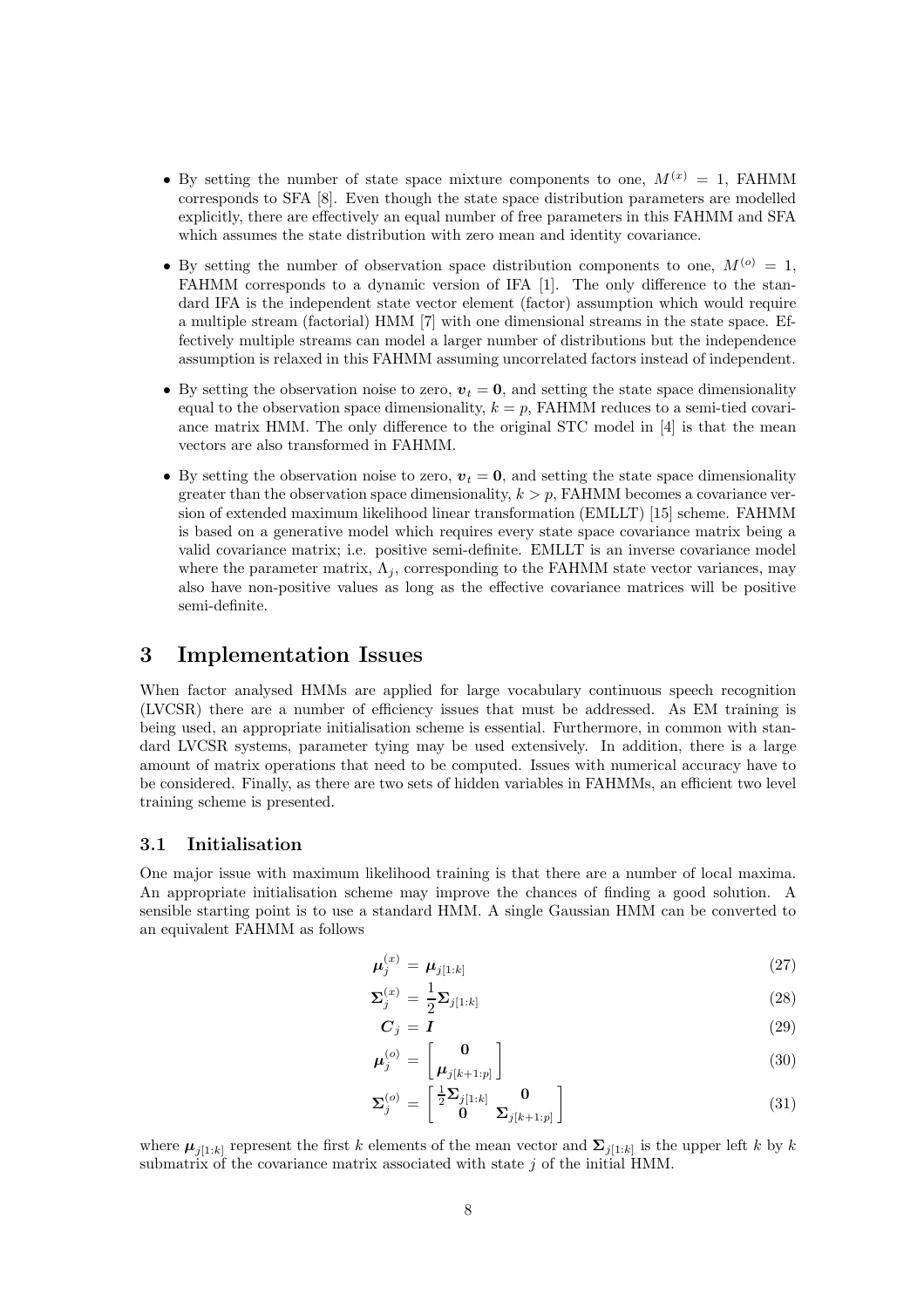The above initialisation scheme assumes that the first  $k$  feature vector elements are the most significant. In the experiments, the state space dimensionality was chosen to be  $k = 13$  which corresponds to the static parameters in a standard 39-dimensional feature vector. Alternative feature selection techniques such as Fisher ratio or recognition based can also be used within this initialisation scheme.

## 3.2 Parameter Sharing

As discussed in Section 2.1, the order of number of free parameters per state in a FAHMM is the same as in a factor analysis model with Gaussian mixture distributions. Table 2 summarises the numbers of free parameters for HMM and FAHMM states. The dimensionality of the state space, k, and the number of observation noise components,  $M^{(o)}$ , have the largest influence on the complexity of FAHMMs.

Table 2: Order of number of free parameters using  $M^{(x)}$  state space components,  $M^{(o)}$  observation noise components and no sharing of individual FAHMM parameters.

| System                               | Free Parameters                  |  |  |  |
|--------------------------------------|----------------------------------|--|--|--|
| HMM $(M^{(x)} = 0)$                  | $2M^{(o)}n$                      |  |  |  |
| $\overline{\text{FAHMM}}(M^{(x)}>0)$ | $2(M^{(x)}-1)k + pk + 2M^{(o)}p$ |  |  |  |

When context-dependent HMM systems are trained the selection of the model set is often based on decision-tree clustering [2]. However, implementing decision-tree clustering for FAHMMs is very complicated. Since the clustering is not optimal [14], decision-tree clustered HMM models may be considered as a sufficiently good starting point for FAHMM initialisation. The initialisation of the context-dependent models can be done the same way as using standard context-independent HMMs described above.

In addition to state clustering, it is sometimes useful to share some of the individual FAHMM parameters. It is possible to tie any number of parameters between arbitrary number of models at various levels of the model. For example, the observation matrix can be shared globally or between classes of states as in semi-tied covariance HMMs [4]. A global observation noise distribution could represent a stationary noise environment corrupting all the speech data. Implementing an arbitrary tying scheme is closely related to standard HMM systems [20]. The sufficient statistics required for the tied parameter are accumulated over the entire class sharing it before updating. If the mean vectors and the covariance matrices of the state space noise are tied on a different level, all the cross terms between the first-order accumulates and the updated mean vectors have to be used in the covariance matrix update formula in Equation 20.

#### 3.3 Numerical Accuracy

The matrix inversion described in Section 2.3 and the parameter estimation require many matrix computations. Numerical accuracy may become an issue due to the vast amount of sums of products. In the experiments it was found that double precision had to be used in all the intermediate operations. Nevertheless, single precision was used to store the accumulates and model parameters due to the memory usage.

A lot of training data is required to get reliable estimates for the covariance matrices in a large vocabulary speech recognition system. Sometimes the new variance elements may become too small which causes trouble in the likelihood calculations. To avoid problems with FAHMMs the full covariance matrices in Equation 9 must be guaranteed to be non-singular. The matrix  $C_j \Sigma_{jn}^{(x)} C'_j$  is at most rank k provided the state space variances are valid. Therefore, it is essential that the observation noise variances are floored properly. In the experiments it was found that the flooring scheme usually implemented in HMM systems [20] is sufficient for the observation variances in FAHMMs. With very large model sets the new estimates for the state space variances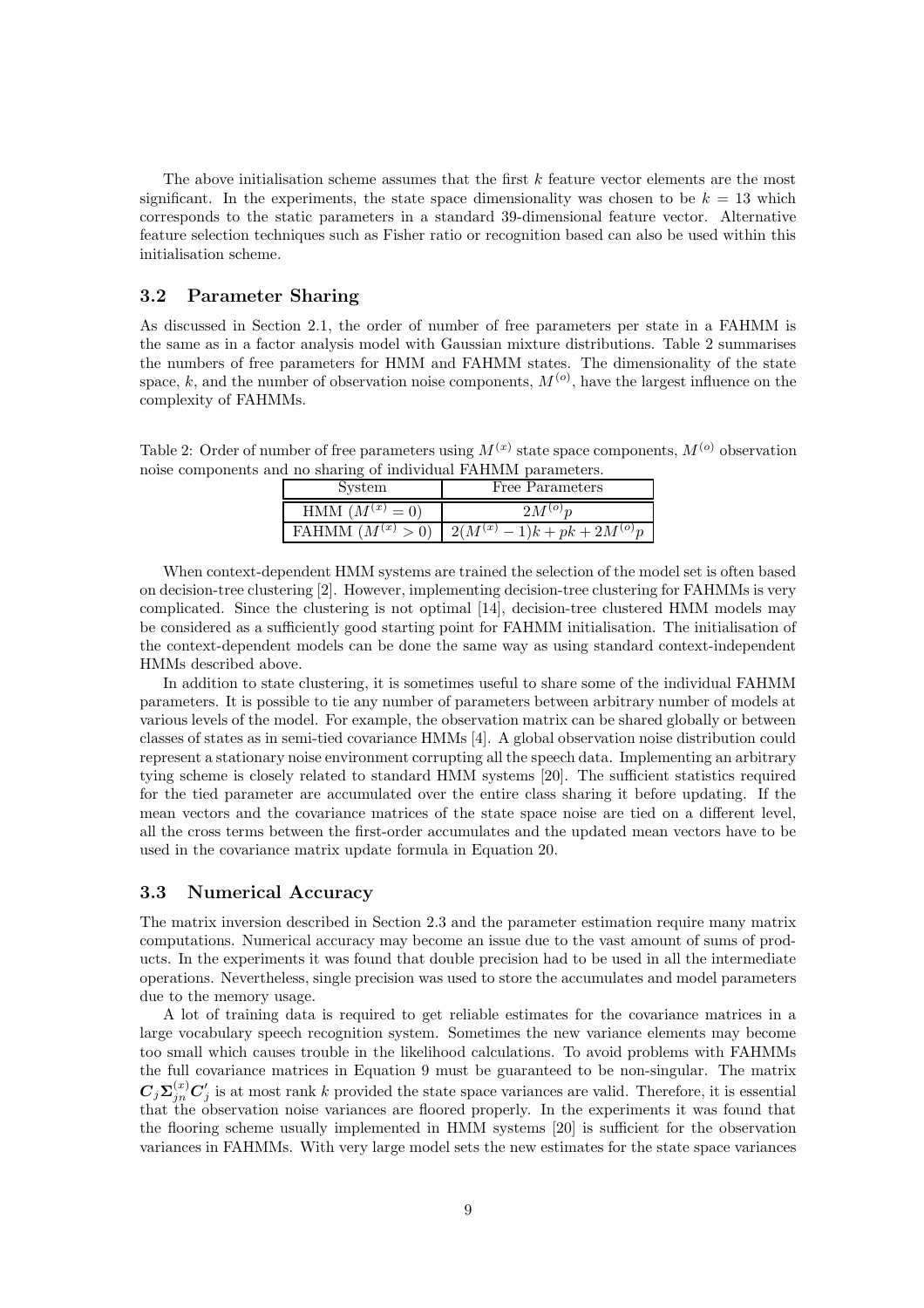may become negative due to insufficient data for the component. In the experiments such variance elements were not updated.

## 3.4 Efficient Two Level Training

To increase the speed of training, a two level algorithm is adopted. The component specific first and second-order statistics form the sufficient statistics required in the parameter estimation described in Section 2.4. This can be verified by substituting the state vector statistics,  $\hat{x}_{jmn}(t)$ and  $\hat{\mathbf{R}}_{jmn}(t)$ , in Equations 15 and 16 into the update Equations 17-26. The sufficient statistics can be written as

$$
\tilde{\gamma}_{jmn} = \sum_{t=1}^{T} \gamma_{jmn}(t) \tag{32}
$$

$$
\tilde{\boldsymbol{\mu}}_{jmn} = \sum_{t=1}^{T} \gamma_{jmn}(t) \boldsymbol{o}_t
$$
\n(33)

$$
\tilde{\boldsymbol{R}}_{jmn} = \sum_{t=1}^{T} \gamma_{jmn}(t) \boldsymbol{o}_t \boldsymbol{o}_t' \tag{34}
$$

Given these accumulates and the current model parameters,  $M$ , the required accumulates for the new parameters can be estimated. Since the estimated state vector statistics depend on both the data accumulates and the current model parameters an extra level of iterations can be introduced. After updating the model parameters, new state vector distribution given the old data accumulates and the new model parameters can be estimated. These within iterations are guaranteed to increase the log-likelihood of the data. Figure 2 illustrates the increase of the auxiliary function values during three full iterations, 10 within iterations each.



Figure 2: Auxiliary function values against within iterations during 3 full iterations.

The efficient training algorithm can be summarised as follows

- 1. Collect the data statistics using forward-backward algorithm;
- 2. Estimate the state vector distribution  $p(\mathbf{x}_t|j, m, n, \mathbf{O}, \mathcal{M});$
- 3. Estimate new model parameters  $\mathcal{\hat{M}}$ ;
- 4. If the auxiliary function value has not converged go to step 2 and update the parameters  $\mathcal{\hat{M}} \rightarrow \mathcal{M};$
- 5. If the average log-likelihood of the data has not converged go to step 1 and update the parameters  $\mathcal{\hat{M}} \rightarrow \mathcal{M}$ .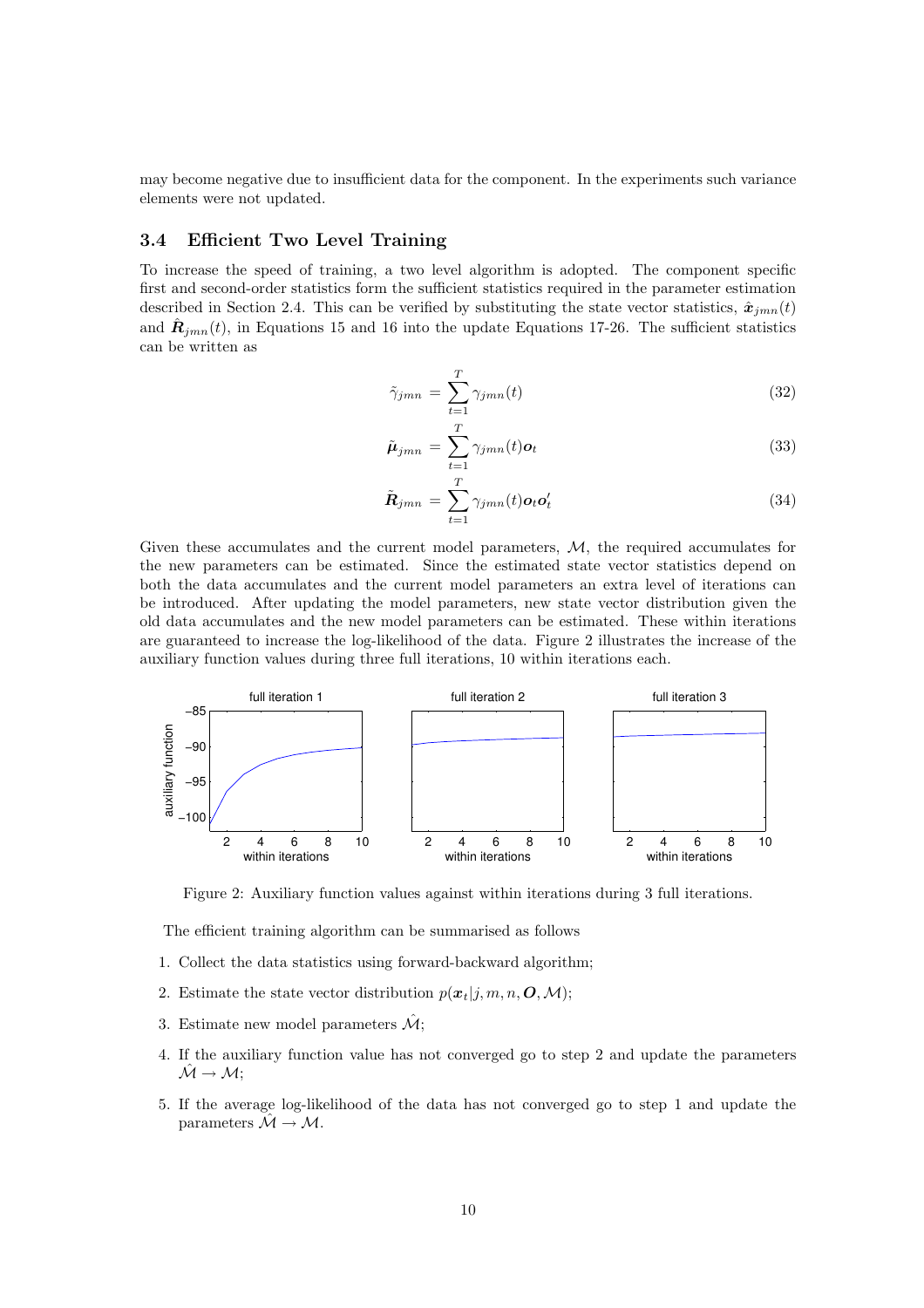The within iterations decrease the number of full iterations needed in training. The overall training time becomes shorter because less time has to be spent collecting the data accumulates. The average log-likelihoods of the training data against the number of full iterations are illustrated in Figure 3. Four iterations of embedded training were first applied to the baseline HMM. The FAHMM system with  $k = 13$  was initialised as described in Section 3.1. Both, one level training and more efficient two level training with 10 within iterations, were used and the corresponding log-likelihoods are shown in the figure.



Figure 3: Log-likelihood values against full iterations for baseline HMM and an untied FAHMM with  $k = 13$ . One level training and more efficient two level training with 10 within iterations were used.

## 4 Results

The results in this section are presented to illustrate the performance of some FAHMM configurations on medium to large speech recognition tasks. Only a small number of possible configurations have been examined and the configurations have not been chosen in accordance with any optimal criterion. The aim is to show how FAHMMs perform with some possible configurations as well as compare them to standard semi-tied systems.

#### 4.1 Resource Management

For initial experiments, a standard medium size speech recognition task, the ARPA Resource Management (RM) task, was used. Following the HTK "RM Recipe" [20], the baseline system was trained starting from a flat start single mixture monophone system. 3990 sentences {train+dev aug} were used for training. After four iterations of embedded training, the monophone models were cloned to produce a single mixture cross word triphone system. These initial triphone models were trained with two iterations of embedded training after which a decision-tree clustering was applied to produce a tied state triphone system. This system was used as an initial model set for standard HMM, STC and FAHMM systems. 1200 sentences {feb89+oct89+feb91+sep92} with a simple word-pair grammar were used for evaluation.

The baseline HMM system was produced by standard mixing up procedure [20] using four iterations of embedded training per mixture configuration until no decrease in the word error rate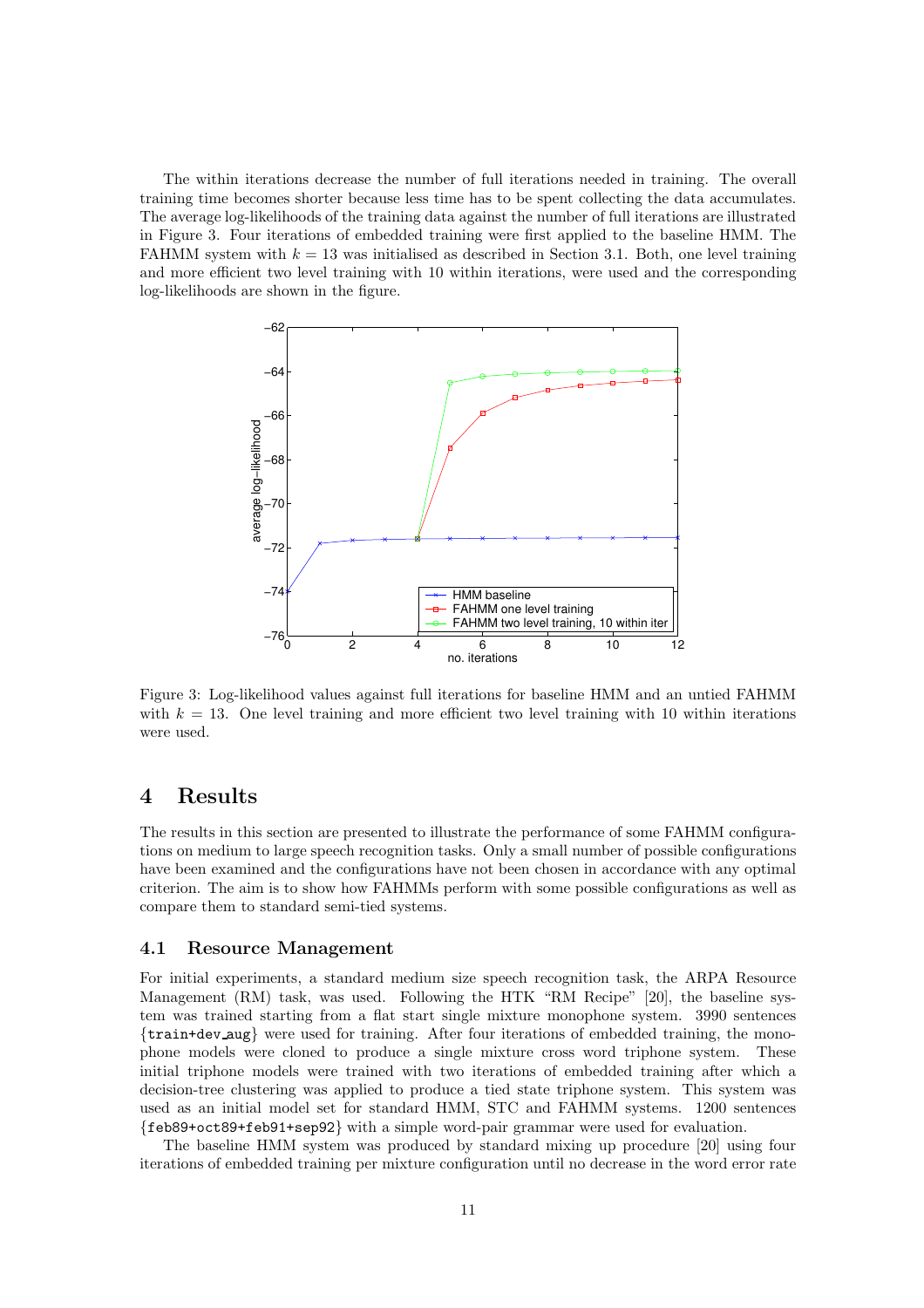Table 3: Order of number of free parameters and word error rates in Resource Management baseline HMM, global full transform semi-tied HMM and global full observation matrix FAHMM systems.

| $M^{(o)}$     |          | 2     | 3     |          |       |          |
|---------------|----------|-------|-------|----------|-------|----------|
| <b>HMM</b>    | 78       | 156   | 234   | 312      | 390   | 468      |
|               | 7.79%    | 6.68% | 5.05% | 4.32%    | 4.09% | 3.99%    |
| <b>STC</b>    | 78       | 156   | 234   | 312      | 390   | 468      |
|               | 7.06%    | 5.30% | 4.32% | $3.93\%$ | 3.83% | $3.85\%$ |
| <b>GFAHMM</b> | 117      | 195   | 273   | 351      | 429   | 507      |
|               | $6.52\%$ | 4.88% | 4.28% | 3.94%    | 3.68% | 3.77%    |

was achieved. The word error rates with the order of number of free parameters per state up to 6 components are presented on the first row in Table 3. The best performance was 3.76% obtained with 10 mixture components. The order of number of free parameters in the best baseline system was 780 per state. As an additional baseline a global semi-tied HMM system was built. The single mixture baseline HMM system was converted to the STC system by adding a global full 39 by 39 identity transformation matrix. The number of free parameters increased globally by 1521 compared to the baseline HMM system. As discussed in Section 2.5, this system corresponds to a FAHMM with state space dimensionality  $k = 39$  and zero observation noise. The number of mixture components was increased by the mixing up procedure. 9 full iterations of embedded training were used with 20 within iterations and 20 row by row transform iterations [4]. The results are presented on the second row in Table 3. The best semi-tied performance was 3.83% obtained with 5 mixture components. As usual, the performance when using STC is better with fewer mixture components. However, increasing the number of mixture components in a standard HMM system can be seen to model the intra-frame correlation better.

A FAHMM system with state space dimensionality  $k = 39$  and a global observation matrix was built for comparison with the STC system above. The global full 39 by 39 observation matrix was initialised to an identity matrix and the variance elements of the single mixture baseline HMM system were evenly distributed among the observation and state space variances as discussed in Section 3.1. The number of state space components was fixed to one and the observation space components were increased by the mixing up procedure. The system corresponds to a global full loading matrix SFA with non-identity state space covariance matrices. The number of additional free parameters per state was 39 due to the state space covariance matrices and 1521 globally due to the loading matrix. 9 full iterations of embedded training were used along with 20 within iterations. The results are presented on the third row in Table 3. The best performance, 3.68%, was achieved with 5 mixture components. The difference in the number of free parameters between the best baseline and the best FAHMM system was 351 per state. Compared to the STC system, FAHMM has only 39 additional free parameters per state. The FAHMM system provides a relative word error rate reduction of 4% to the STC system.

These initial experiments show the relationship between FAHMMs and STC in practise. However, the training and recognition using full state space FAHMMs is a lot more complex than using global STC even though the observation matrix is shared globally. Since STC does not have observation noise, the global transform can be applied to the feature vectors in advance and full covariance matrices are not needed in the likelihood calculation. The performance of FAHMMs using lower dimensional state space is investigated in the experiments below.

## 4.2 Minitrain

The Minitrain 1998 Hub5 HTK system [10] was used as a larger speech recognition task. The baseline was a gender independent decision-tree clustered tied state cross word triphone Gaussian mixture HMM system. The 18 hour Minitrain set containing 398 conversation sides of Switchboard-1 corpus and defined by BBN [13] was used as the acoustic training data. The test data set was the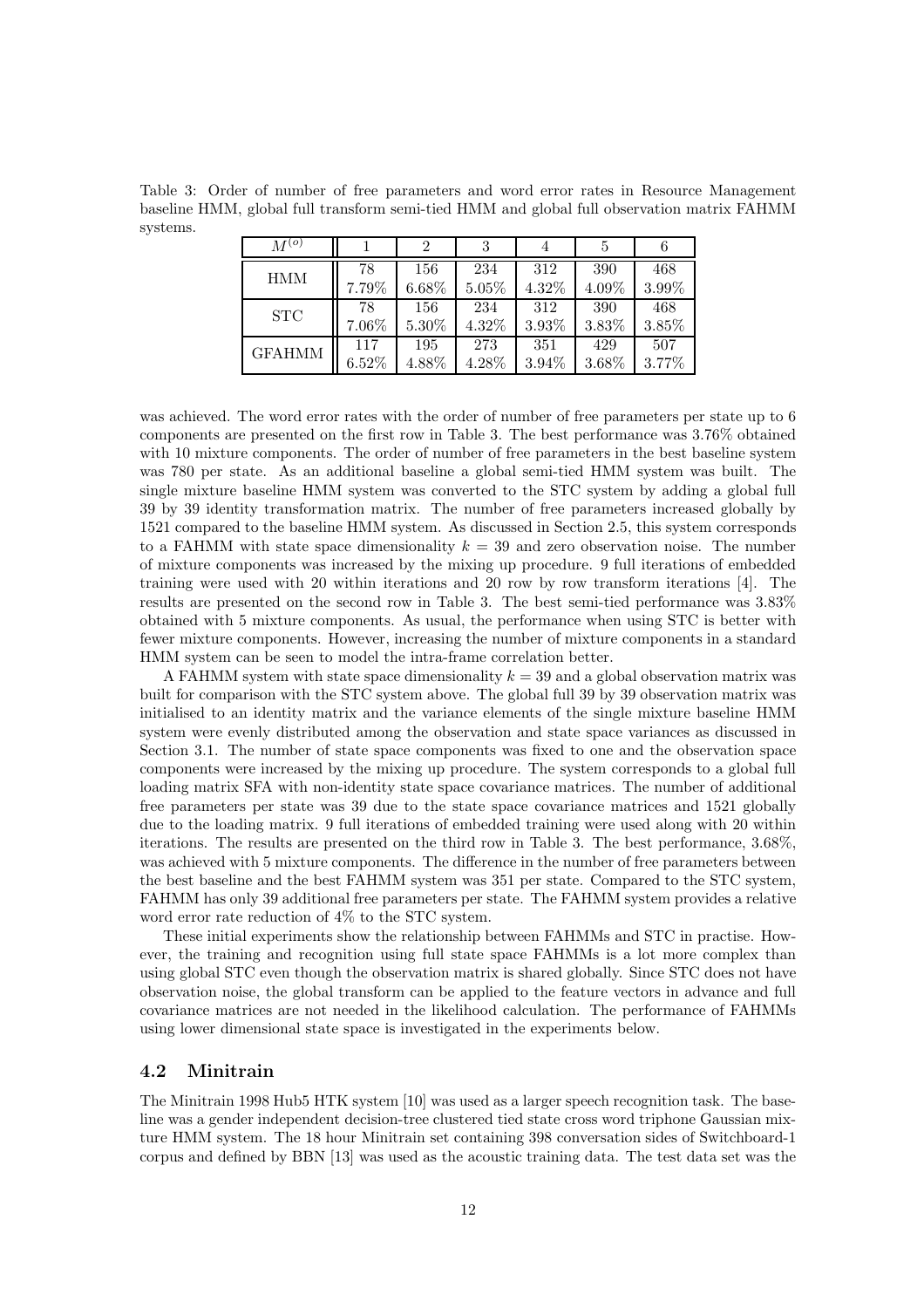Table 4: Order of number of free parameters and word error rates in Minitrain FAHMM system with  $k = 13$ .

| $M^{\vee}$<br>$\mathcal{M}^{(x)}$ | 1               | $\overline{2}$  | 4     |  |
|-----------------------------------|-----------------|-----------------|-------|--|
| 1                                 | 585             | 663             | 819   |  |
|                                   | 53.3%           | 51.7%           | 51.0% |  |
| $\overline{2}$                    | 611             | 689             | 845   |  |
|                                   | 53.3%           | $51.4\%$        | 51.3% |  |
| 4                                 | 663             | 741             | 897   |  |
|                                   | 53.0%           | $51.0\%$        | 50.9% |  |
| 6                                 | 715             | 793             | 949   |  |
|                                   | 52.8%           | $50.7\%$        | 51.0% |  |
|                                   | 767<br>$52.6\%$ | 845<br>$51.0\%$ |       |  |

subset of the 1997 Hub5 evaluation set used in [10]. The best performance, 51.0%, was achieved with 12 components which corresponds to 936 parameters per state. Mixing up was not continued further since the performance started degrading after 12 components.

FAHMM system with state space dimensionality 13 was built starting from the single component baseline system. An individual 39 by 13 observation matrix initialised as an identity matrix was attached to each state. The first 13 variance elements of the HMM models were evenly distributed among the observation and state space variances as discussed in Section 3.1. The mixing up was started from the single component baseline system increasing the number of state space components while fixing the number of observation space components. The number of observation space components of single state space component system was then increased and fixed until all the state space components were mixed up and so on. The results up to the best performance per column are presented in Table 4. As discussed in Section 2.5, the row corresponding to  $M^{(x)} = 1$ is related to a SFA system and the first column corresponding to  $M^{(o)} = 1$  is related to a dynamic IFA without the independent element assumption. The same performance as the best baseline HMM system was achieved using FAHMMs with 2 observation and 4 state space components. The difference in the number of free parameters per state is considerable, 195. The best FAHMM performance, 50.7%, was also achieved using fewer free parameters than the best baseline system though it is not statistically significant.

These experiments show how the FAHMM system performs in a large speech recognition task when low dimensional state space is used. As the state space dimensionality and the initialisation were selected based on intuition, the results seem promising. Choosing the state space dimensionality automatically is very challenging problem and it can be expected to improve the performance. Complexity control and more elaborate initialisation schemes will be studied in the future.

#### 4.3 Switchboard 68 Hours

For the experiments performed in this section, a 68 hour subset of the Switchboard (Hub5) acoustic training data set was used. 862 sides of the Switchboard-1 and 92 sides of the Call Home English were used. The set is described as "h5train00sub" in [9]. As with Minitrain, the baseline was a gender independent decision-tree clustered tied state cross word triphone Gaussian mixture HMM system. The 1998 Switchboard evaluation data set was used for testing. The baseline HMM system word error rates with the order of number of free parameters are presented on the first row in Table 5. The performance of the baseline system was going up with increasing number of components until 30 components were used. However, the number of free parameters in such a system is impractically high, 2340 per state. 14 component system seems to be a reasonable compromise because the word error rate, 46.5%, seems to be a local stationary point. As an additional baseline a global semi-tied covariance HMM system was trained the same way as in the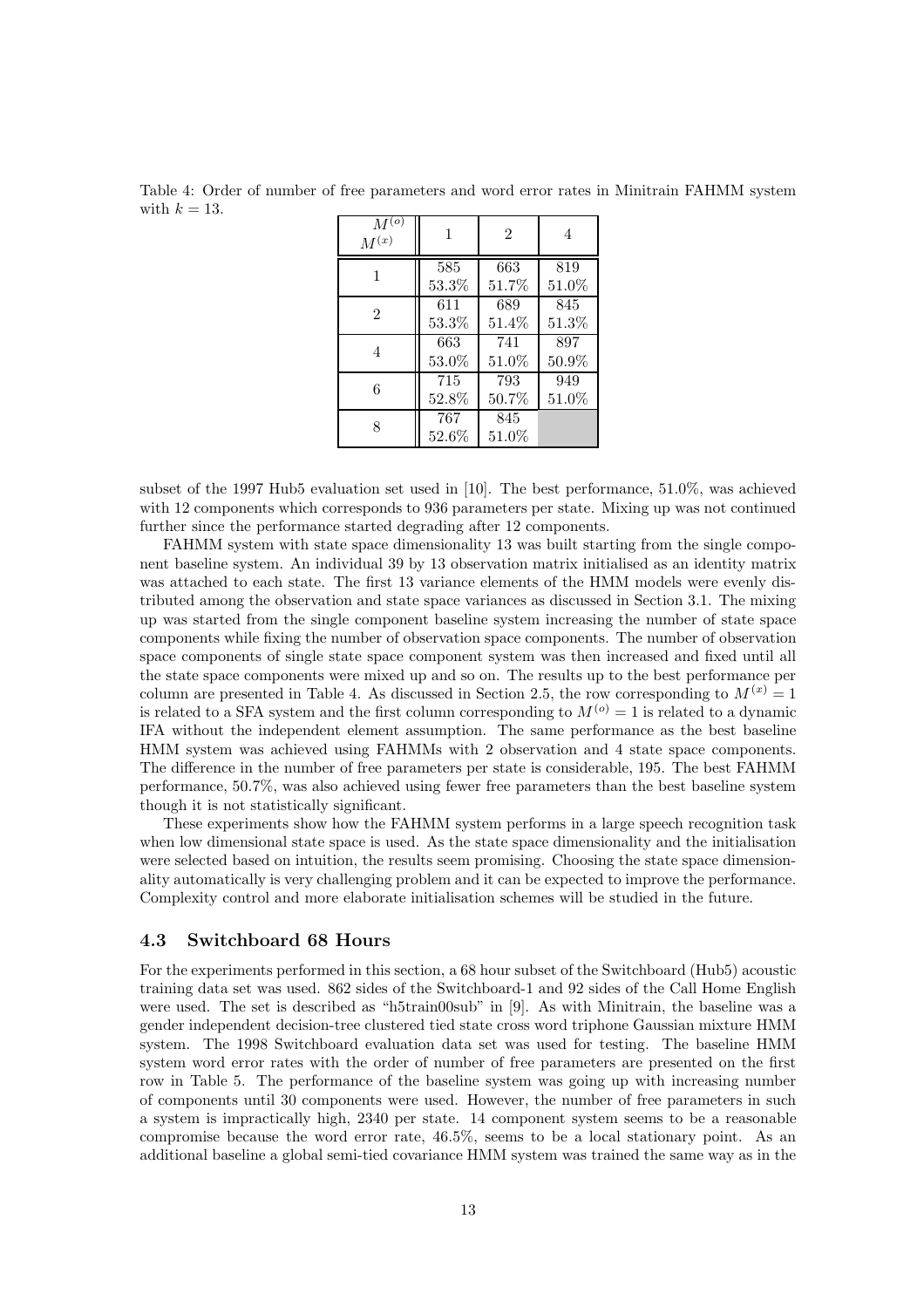Table 5: Order of number of free parameters and word error rates in Hub5 68 hour baseline HMM, global full transform semi-tied HMM, SFA and global observation matrix SFA systems with  $k = 13$ .

| $M^{(o)}$                       |       |       | 4     | 6     |       | 10    | 12    | 14    | 16    |
|---------------------------------|-------|-------|-------|-------|-------|-------|-------|-------|-------|
| <b>HMM</b>                      | 78    | 156   | 312   | 468   | 624   | 780   | 936   | 1092  | 1248  |
|                                 | 55.1% | 52.4% | 49.6% | 48.5% | 47.7% | 47.2% | 46.7% | 46.5% | 46.5% |
| ${\hbox{\footnotesize\rm STC}}$ | 78    | 156   | 312   | 468   | 624   | 780   | 936   | 1092  | 1248  |
|                                 | 54.3% | 50.4% | 48.4% | 47.3% | 46.7% | 46.3% | 46.3% | 45.8% | 45.7% |
| <b>SFA</b>                      | 585   | 663   | 819   | 975   | 1131  | 1287  | 1443  | 1599  | 1755  |
|                                 | 49.1% | 48.0% | 47.2% | 46.6% | 46.3% | 46.4% | 46.0% | 45.8% | 45.9% |
| <b>GSFA</b>                     | 91    | 169   | 325   | 481   | 637   | 793   | 949   | 1105  | 1261  |
|                                 | 55.2% | 52.1% | 49.4% | 48.4% | 47.4% | 46.9% | 46.7% | 46.4% | 46.1% |

RM experiments. The results for the STC system are presented on the second row in Table 5. The best performance, 45.7%, in the STC system was obtained using 16 components.

FAHMM system with state space dimensionality  $k = 13$  was built starting from the single component baseline system. An individual 39 by 13 observation matrix initialised as an identity matrix was attached to every state. The first 13 variance elements of the HMM models were evenly distributed among the observation and state space variances as discussed in Section 3.1. The mixing up procedure for both state space and observation noise components was carried out as in the Minitrain experiments above until no further gains were achieved. Unfortunately, filling up a complete table was not feasible since the training time grows too long when increasing the effective number of full covariance matrices over 16. The most interesting results here are achieved using only one state space component which corresponds to the SFA. The results are presented on the third row in Table 5. It is worth noting that the best baseline performance is achieved using FAHMMs with considerably fewer free parameters. The 12 component baseline performance is also achieved by using FAHMMs with fewer parameters - namely 2 observation and 8 state space components which correspond to 845 free parameters per state.

To see how the tying of parameters influence the results, a FAHMM system with state space dimensionality  $k = 13$  and a global observation matrix C was built starting from the single component baseline system as usual. The observation matrix was initialised as a 39 by 13 identity matrix and the variance elements of the HMM models were evenly distributed among the observation and state space variances as discussed in Section 3.1. As before, the completion of the table was not feasible due to the number of effective full covariance components in the system. The single state space component system appears to be the most interesting but no conclusions about the untested configurations can be made. The results for the single state space component system are presented on the fourth row in Table 5. The 12 observation component system achieved the same performance as the 12 component baseline system but further increasing the number of components proved to be quite interesting. The 16 observation space component system achieved the same performance as 24 component baseline system with 611 free parameters fewer. It should also be noted that the STC system outperforms these configurations of FAHMMs in this task. Further experiments with different evaluation data should be conducted.

These experiments show the current implementation of the FAHMM system has its limits when the task size is increased from the Minitrain task. The same arguments about the initialisation and chosen state space dimensionality as after the Minitrain experiments can be made. The main contribution of these experiments was to show how an equivalent performance to HMMs can be achieved using fewer model parameters in a large speech recognition task with simple configurations of FAHMMs.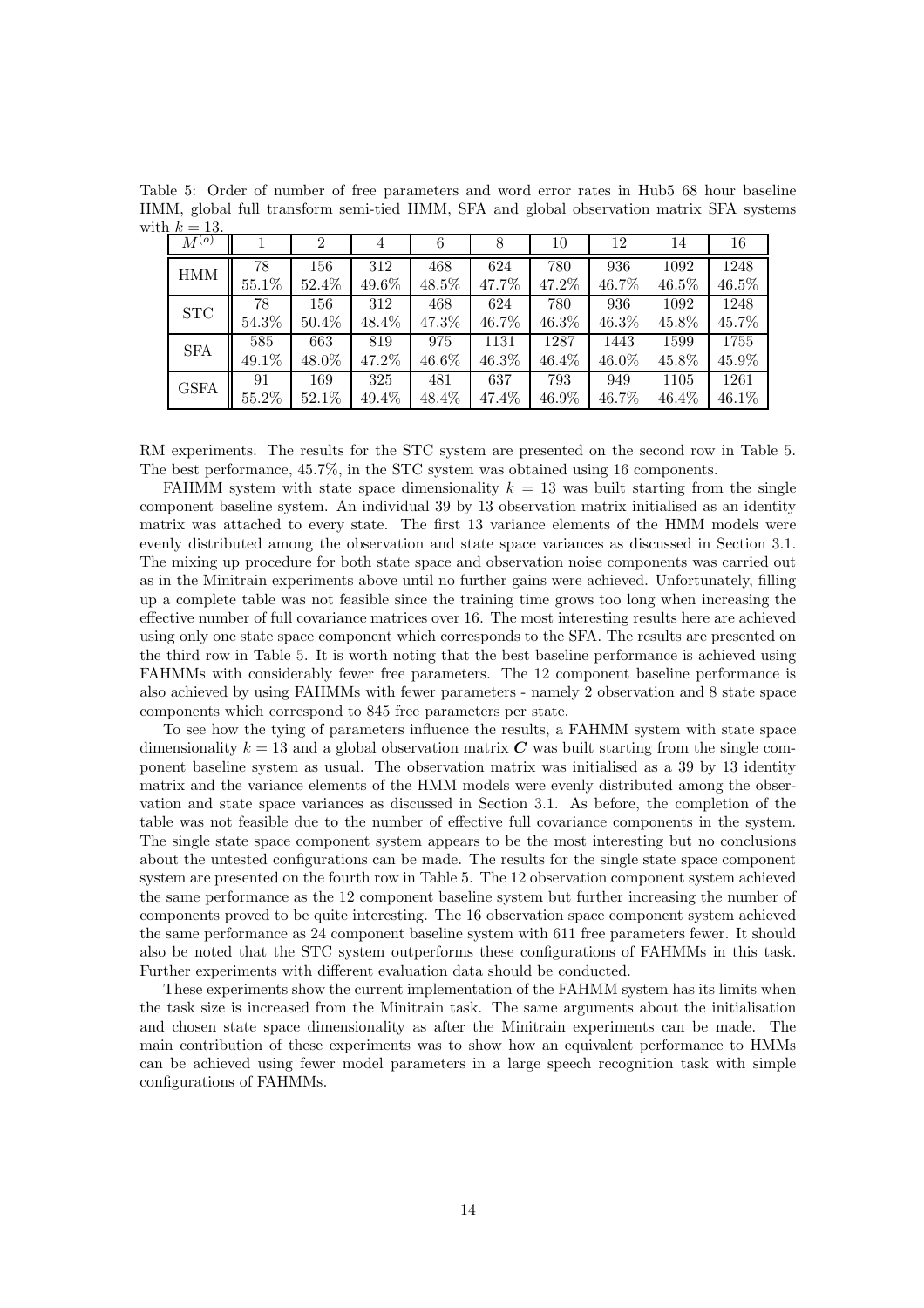# 5 Conclusions

This paper has introduced the factor analysed HMM which is a general form of acoustic model. It combines a standard Gaussian mixture HMM with a shared and independent factor analysis models. FAHMM provides a better model for the correlation between the feature vector elements than a standard diagonal covariance matrix HMM. It can be viewed as a compromise between diagonal and full covariance matrix systems. In addition, FAHMM can be viewed as a general state space model which allows a number of subspaces to be explored. A variety of configurations and sharing schemes, some of which correspond to standard systems, have been investigated. The estimation using EM algorithm is presented along with several schemes to improve both, time and memory efficiency. The speech recognition performance is evaluated in experiments using medium to large vocabulary continuous speech recognition tasks. The results show that equivalent or slightly better performance to standard diagonal covariance Gaussian mixture HMMs can be achieved with considerably fewer model parameters.

Due to the flexibility of FAHMMs a large number of configurations can be explored. Different techniques to optimally choose the configuration have to be investigated. Another important question is how to choose an optimal state space dimensionality. The model complexity has become a standard problem in speech recognition and machine learning over the recent years. Yet, a successful scheme for speech recognition systems has not been published. Current complexity controls are derived from Bayesian schemes based on correctly modelling some held-out data. However, it is well known that the models giving highest log-likelihood for some data do not automatically have better recognition performance on unseen data. The future work also involves the complexity control in FAHMM based systems.

# 6 Acknowledgements

A-V.I. Rosti is funded by an EPSRC studentship and Tampere Graduate School in Information Science and Engineering. He received additional support from the Finnish Cultural Foundation. This work made use of equipment kindly supplied by IBM under an SUR award.

# References

- [1] H. Attias. Independent factor analysis. Neural Computation, 11(4):803–851, 1999.
- [2] L.R. Bahl, P.V. de Souza, P.S. Gopalkrishnan, D. Nahamoo, and M.A. Picheny. Context dependent modelling of phones in continuous speech using decision trees. In Proceedings DARPA Speech and Natural Language Processing Workshop, pages 264–270, 1991.
- [3] M.J.F. Gales. Maximum likelihood linear transformations for HMM-based speech recognition. Computer Speech and Language, 12(2):75–98, 1998.
- [4] M.J.F. Gales. Semi-tied covariance matrices for hidden Markov models. IEEE Transactions on Speech and Audio Processing, 7(3):272–281, 1999.
- [5] M.J.F. Gales. Maximum likelihood multiple subspace projections for hidden Markov models. IEEE Transactions on Speech and Audio Processing, 10(2):37–47, 2002.
- [6] Z. Ghahramani. Learning dynamic Bayesian networks. In C.L. Giles and M. Gori, editors, Adaptive Processing of Sequences and Data Structures, volume 1387 of Lecture Notes in Computer Science, pages 168–197. Springer, 1998.
- [7] Z. Ghahramani and M.I. Jordan. Factorial hidden Markov models. Machine Learning, 29:245– 273, 1997.